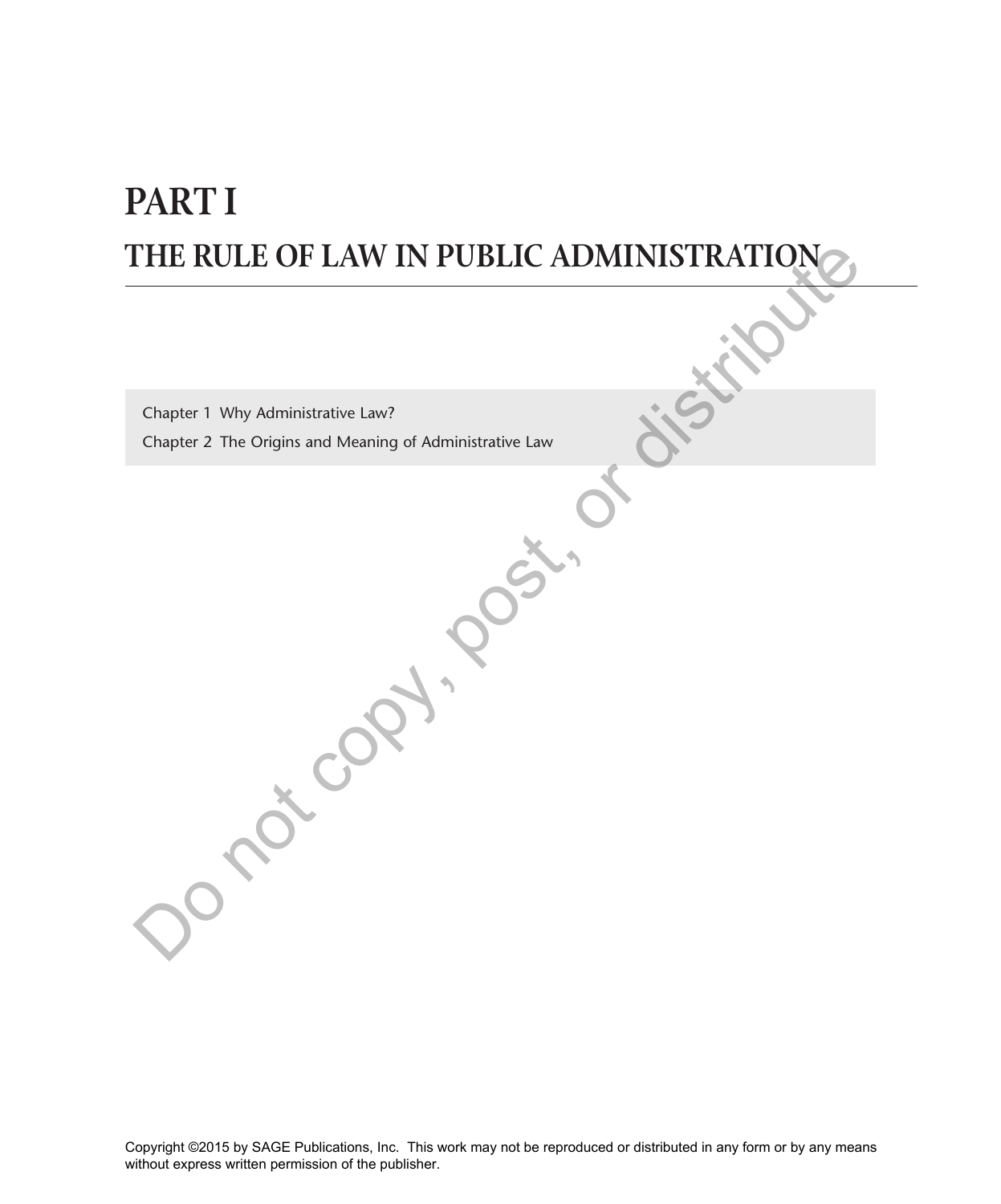# **WHY ADMINISTRATIVE LAW?**

This book introduces you to one of the most<br>important and far-reaching fields in American<br>law and politics. From a local zoning board that<br>decides whether a tall anartment building can go un important and far-reaching fields in American law and politics. From a local zoning board that decides whether a tall apartment building can go up across the street and obstruct our lovely view, to the large federal agencies that tax us and regulate the safety of the air we breathe and the airplanes we fly on, unelected public administrators make and enforce the vast majority of rulings that govern our lives. We may think of politics as elections, fights in Congress, and declarations of policy from the White House, but the real muscle of government resides in bureaucrats and bureaucracies. Whis book introduces you to one of the mast maze of rules and procedures the increase in the and the synchronic line and the master of the master of the publisher permission of the master of the publisher. The master of th

Because we live in a liberal democratic political system, "we, the people" are empowered to question how government uses its muscle. We do that in large part by insisting that government justify its uses of power in terms of legal rules and procedures. The principles of administrative law you are about to explore describe the legal tools that government uses to defend its bureaucratic power and that aggrieved parties use to attack that power.

Administrative law has political consequences for all citizens, but it has even more immediate consequences for people who deal with government on a daily basis. Students of business know they will contend in their professional lives with much governmental control of their efforts. They want to know what protections the law affords them in this process. Students who now work or plan to work in public careers have an equally pragmatic reason for studying administrative law. They need a road map to help them find their way through the

maze of rules and procedures they may confront on the job. This book teaches both the practical aspects of administrative law and the important political theories that underlie them.

The themes raised in this book touch central problems in American politics—how we came to have our present political system, how that system may fail to achieve the ends we expect of it, and what we may be able to do about such failures. Here, in a nutshell, are the five major themes of this book.

### **FIVE THEMES**

1. Bureaucratic government has existed in varying degrees in nearly all organized political systems. Modern American bureaucratic government has been shaped by a belief that the dominant free market economic system cannot meet certain important social needs. Administrative power grew to offset the tremendous economic, social, and political power that another form of organization large private business enterprises—accumulated in the nineteenth century.

2. Today the effects of administrative government influence us literally every moment of our lives. Understanding the character of administrative regulation, as well as its scope, is critical for understanding the development of the modern state. The initial motivation—to counter the power of large business enterprises—remains, but the authority of administrative government today includes goals like regulating technology and protecting people from major unforeseeable and/or uncontrollable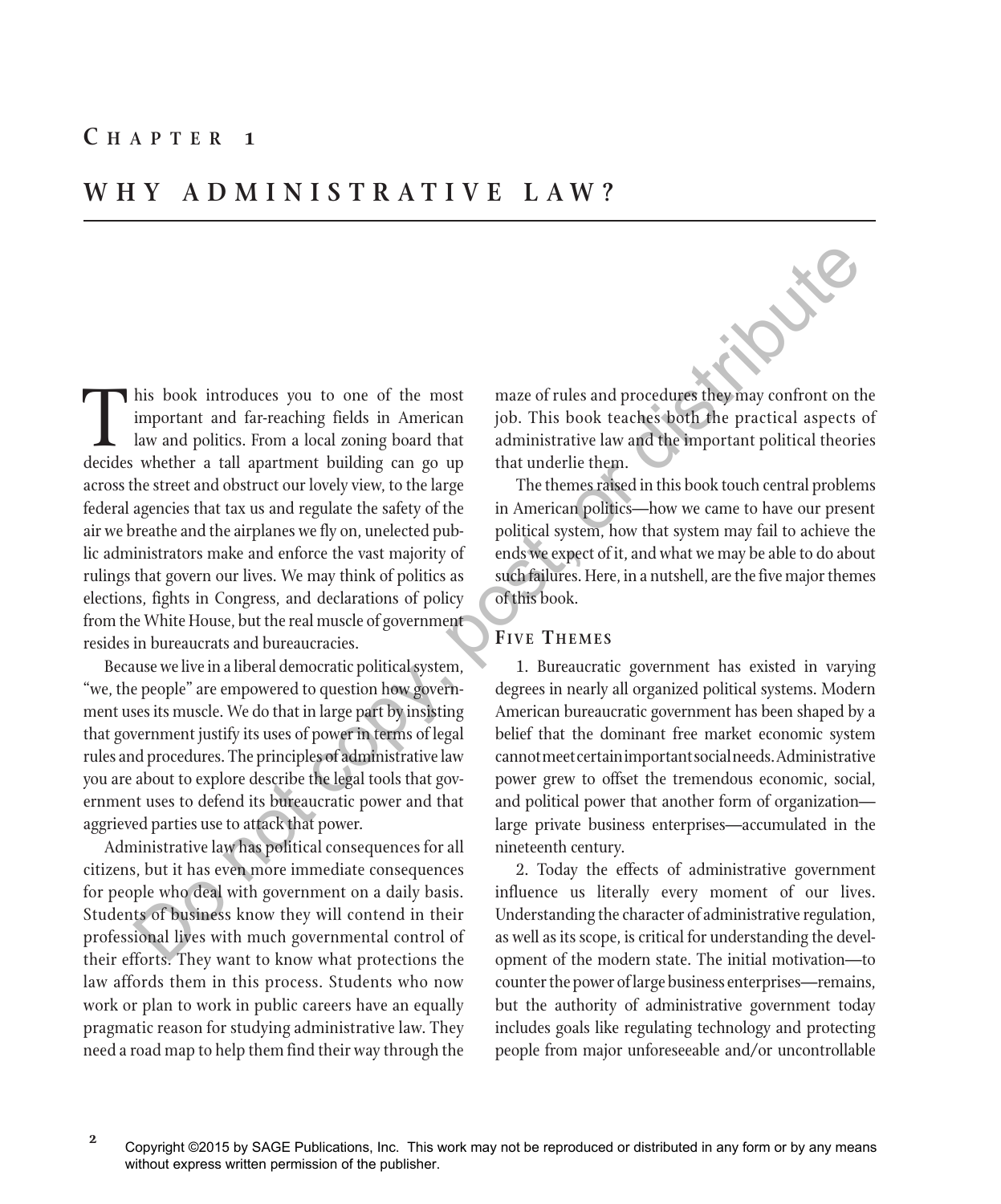modern risks, such as natural disasters, global warming, or chemical/biological hazards.

3. Bureaucratic government has provided no utopian cure for the shortcomings of capitalism. Nor have the policies and technologies to protect people from risks in modern life produced a worry-free environment. In fact, the bureaucratic state has built-in tendencies that can lead it to treat individuals unfairly and to produce arbitrary and unjustifiable policies.

4. Administrative law seeks to reduce the tendency toward arbitrariness and unfairness in bureaucratic government. It is part of a political culture that values placing controls on the use of power, thus keeping exercise of power within democratic boundaries.

5. Administrative law is a relatively new and openended field of law. This book reviews the key ethical issues in administrative law: Does administrative law actually improve the quality of our lives? If not, how must it change in order to do so?

The remainder of this chapter elaborates the first three stage-setting themes. The last two themes will introduce administrative law itself in chapter 2.

## **THEME ONE: A BRIEF HISTORY OF THE ADMINISTRATIVE STATE**

Political leaders from the beginning of recorded history have controlled their subjects through rules and government enforcement of rules. Most aspects of life have been regulated at some time in history and some public concerns have been regulated since ancient times. For example, regulation of ferryboat operators trace back to 1900 BC. In 1901, archeologists working in what is now Iraq discovered ancient stone inscriptions now known as the Code of Hammurabi, King of Babylon. The code, a record of the legal rulings the king had made during his reign, contained 280 entries, carefully organized by subject matter. Twenty-five sections regulated a variety of professionals, among whom were ferrymen. Similarly, in the eighteenth century, one of the Maryland state legislature's first statutes authorized county judges to set the maximum prices that could be charged by those ferrying

passengers and cargo across the state's waterways. In 1838, after one-too-many explosions of steamboat boilers, Congress created an agency to inspect steamboats for safety. Today, if you travel across the northwestern part of Washington State, you will cross Puget Sound by a state-operated ferry.

Surely, if a phenomenon such as governmental control of the ferry business occurs throughout human history, good reasons for it must exist. Public safety is one obvious reason. Another, which applies equally to ancient Babylon, eighteenth-century Baltimore, and twentieth-century Bremerton, Washington, is perhaps less obvious: Once a society begins to follow the principle of the division of labor, some people will develop monopolies. The person who controls the land where people find it safe to cross a river, or the person who has obtained the privilege of ferrying people across for a fee, possesses a natural monopoly. He can charge not only his operational costs plus a reasonable profit, but also whatever the customer is willing to pay, which may be much more. Farmers in ancient and modern times alike resent losing part of the value of their crop to such a monopolist, and they complain to their king or their government when they believe someone gouges them. The ferrying business, in other words, is an ancient example of a natural monopoly and hence of a free market failure. the humanitariative task husing interactions what completion permission of the action of the stationary and approach and the stationary and a system of the material particle with the stationary and approximation of the fo

But why should powerful kings listen to ordinary citizens? Honoring the claims of such citizens often means ruling against the interests of the wealthy and powerful. What political advantage does a king gain by siding with the powerless? How can we explain the existence of regulation in the public interest? This is one of the great, fundamental questions of politics in general, and one to which we can suggest the beginnings of an answer. Some rulers are truly altruistic. Others try to remain popular to prevent uprisings that could remove them from power by force. Furthermore, rulers throughout history have had to build and maintain the power to fight—to defend territory against outsiders at the very least and wage effective territorial conquests at best. History rather clearly indicates that rulers, while they may win battles, do not win wars when the bulk of the citizenry resists them or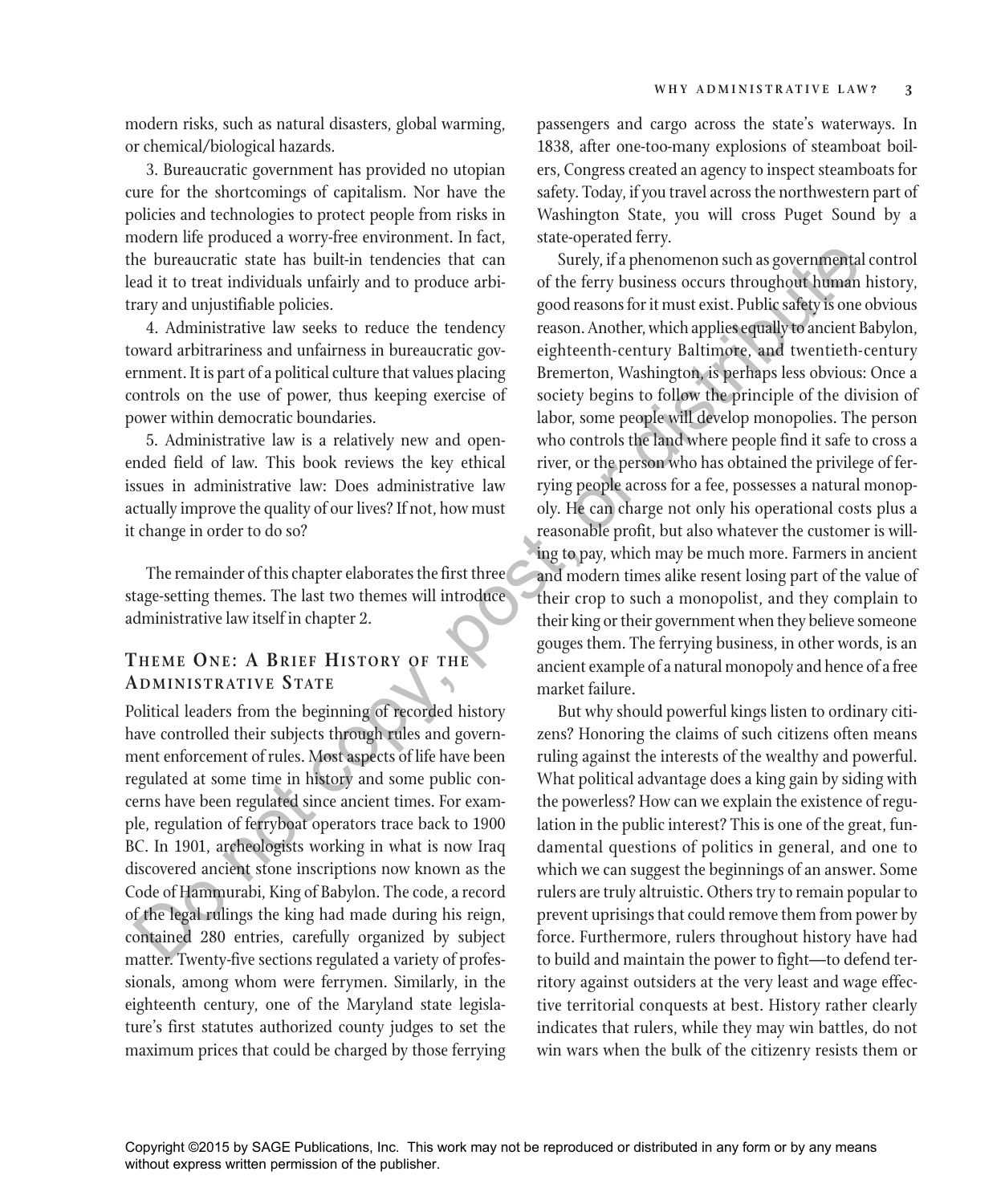stops caring about the outcome. Thucydides's history of the losses of Athens to Sparta teaches this lesson. So does the United States' defeat in Vietnam and its failures in Iraq.1 To maintain political popularity and military strength, rulers must please not just those few with wealth and power, but also the less wealthy majority that constitutes the political base and on whose morale the war effort depends. This, in fact, is the most significant aspect of "democracy" as a political system: it gives people a tangible resource—the right to vote—to make sure that rulers in a democracy, the politicians, are forced to "please" them.

Today we use words like *liberty*, *equality*, and *individual dignity* in our discussions of public policy. We want to believe that government serves all social interests. These values are indeed noble, but we must recognize that governments honor them partly for reasons of self-preservation.

#### *Administrative Government in the United States*

Recall the Maryland statute allowing county judges to regulate ferry charges. Why would judges rather than administrators perform such tasks? The early authors of regulations—Hammurabi or the Maryland legislature had no grand scheme of administrative government plotted out for the future. In Maryland, county judges were mainly responsible for governing their counties. The legislature simply added the setting of ferry rates to their list of duties.

Congress's early efforts to create administrative agencies had no grand design either. The first Congress of 1789 faced two problems for which the expedient solution at the time rather obviously seemed an office or agency. The first problem was to establish a way of estimating the duties that importers should pay on goods they obtained in foreign countries. The second task was to organize a response to claims for pensions filed by soldiers "wounded and disabled during the late war." Congress created two agencies to solve those problems, presumably because each problem would last for the foreseeable future and because some expertise and consistency from case to case would be desirable. Both organizations continue to this day.

In one sense these early agencies had very modest aims. They resulted not from any monumental political battles between the wealthy and the common man, but rather from a basic need to serve widely recognized public interests. Notice also how both these tasks fit squarely into the age-old reasons for government to protect "us" (domestic producers, in this case) against "them" (foreign competition) and to encourage, in the case of veterans' claims, the willingness to fight in defense of country.

The expansion of administrative government in the United States since 1789 did not follow anyone's plan. One relatively minor contemporary indication of this fact is that the various names of government offices—*Agency*, *Board*, *Commission*, *Administration*, *Bureau*, and so forth—tell you absolutely nothing about the office to which they attach.

Understanding the growth of administrative government, particularly in the twentieth century, requires review of some economic history. The producer of, say, Flemish harpsichords in Antwerp in the seventeenth century, would have belonged to a guild. The agreements and customs of the guild controlled most aspects of the harpsichord trade: who could work, how many units per year they could produce, prices, wages, and the like. The introduction of so-called free competition would only upset this balance. By the end of the eighteenth century, however, the concept of free and unlimited competition had been elevated from something devilish to something holy. In no small part because of Adam Smith's widely read *The Wealth of Nations* (1776), people in power began to undo self-imposed restrictions on who could produce how many of which goods. Freedom to compete was also the freedom to specialize, and in specializing and dividing labor lay the key to increasing the productivity of labor. turbs the political base and on whose rooms of the behaling the publisher. So the cost operation in the cost of the publishers with the cost operation of the publishers of the cost of the publisher. The cost of the publis

This idea seemed particularly benign in America, where the losers in the competitive game could simply "go West" rather than starve. *Laissez faire<sup>2</sup>* ruled, so that the

<sup>1.</sup> On a smaller but more dramatic scale, so does the American film *On the Waterfront* (1954), which depicts the breakdown of an organized crime syndicate.

<sup>2.</sup> *Laissez faire* is a French term that literally means "let do." It became an important slogan in France in the eighteenth century among people who wanted to eliminate trade restrictions imposed by the French government. Later, it came to represent "a doctrine opposing governmental interference in economic affairs beyond the minimum necessary for the maintenance of peace and property rights," in the words of *Merriam-Webster's Dictionary*.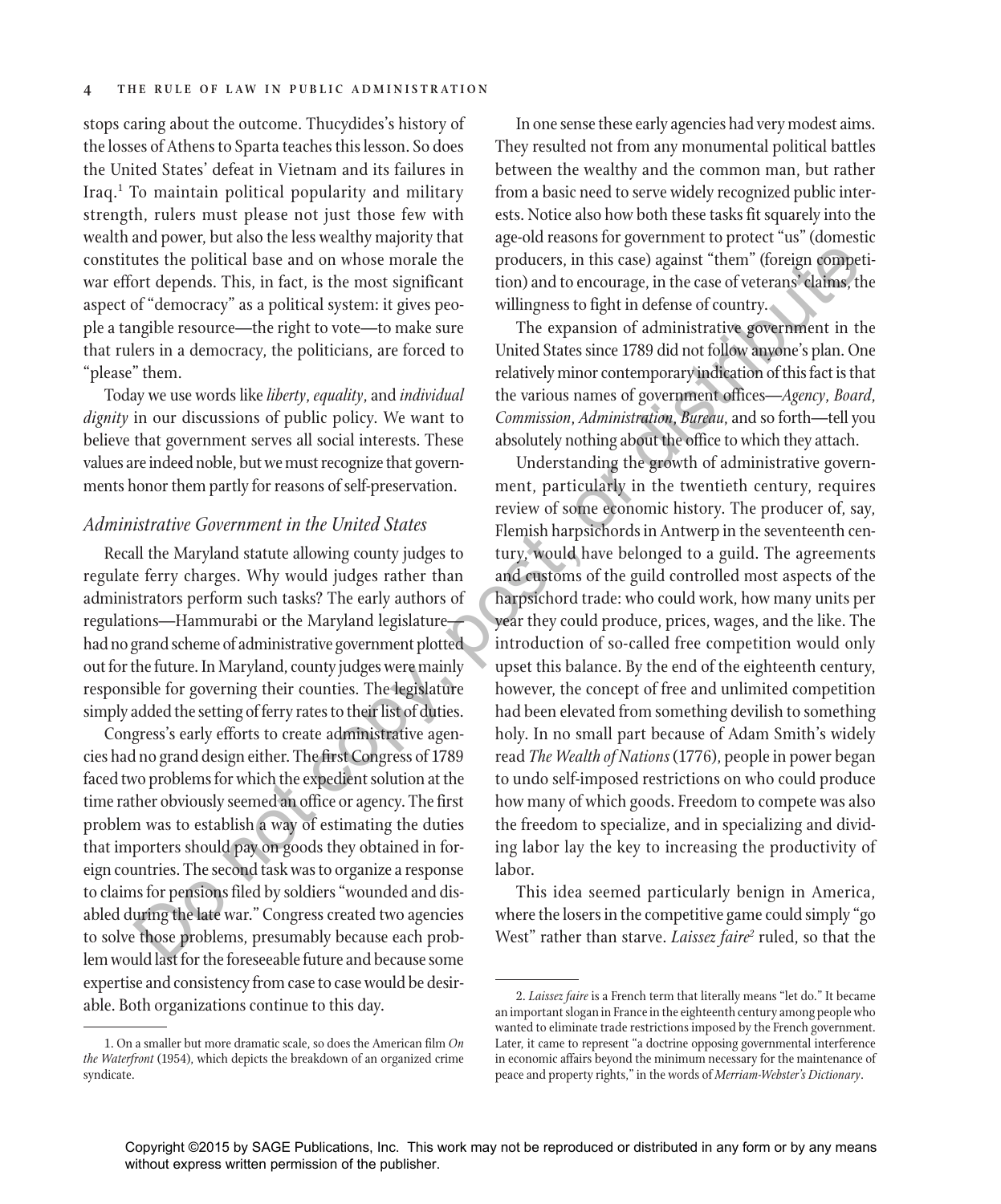major nineteenth-century manufacturing, banking, and transportation businesses operated with near-complete freedom from either governmental or guild-imposed regulations. If anything, by the last half of the century, government actively promoted business. Government promotion of business and protection of private property rights is itself a form of regulation, although we do not commonly use the term *regulation* in this sense. The economic theory of *laissez faire* favors open competition among capitalists over government control of the economy, but it also relies on the state to protect private property rights and to enforce private business agreements such as contracts. Even Adam Smith recognized that the state played an important role in policing and maintaining order *for* the "free market."

Business bought some of this support with outright bribes. Standard Oil, a common joke of the times put it, did everything to the Ohio legislature except refine it. Yet even without bribes the government would have assisted railroad and lumber and cattle interests with huge grants of land. It would have maintained high tariffs, an anticompetitive policy disguised as promoting competition. Local police and the National Guard supported management with physical force in the 1892 Homestead Steel Strike. Facing a devastating labor strike in 1894, the Pullman Company bypassed the more progressive state government in Illinois and took its case straight to President Grover Cleveland, who sent in the Army to break up the strike. right: is tried a function and hopine with the controlled the publisher is the controlled to the publisher is the publisher in the publisher is the publisher and the publisher and the publisher and the publisher and the p

For the bulk of the century, these forces converged to produce a remarkably unrestrained economy: mushrooming industrial technology that climaxed in the electrification of America; tremendously abundant natural resources easily exploited by well-capitalized large corporations; a thoroughly pro-business attitude by government; and a theory of *laissez faire* to call upon for support.

Well before the end of the century, however, this burst of economic freedom, this exception to the more usual course of economic history, began to die. The more successful businesses engaged in powerful domination of the less successful. And when economic panics (recessions or depressions we would call them today) struck, as they have throughout economic history, even more monopolizing occurred as investors created trusts to restore the blessed protection of the guilds.

Before the end of the century this unrestrained power had begun to impose such crushing costs on the average citizen that democratic politics mobilized to check it. Here, for example, is the farmer's point of view in 1891:

Farmers are passing through the "valley and shadow of death;" farming as a business is profitless; values of farm products have fallen 50 per cent since the great war, and farm values have depreciated 25 to 50 per cent during the last ten years; farmers are overwhelmed with debts secured by mortgages on their homes, unable in many instances to pay even the interest as it falls due, and unable to renew the loans because securities are weakening by reason of the general depression; many farmers are losing their homes under this dreadful blight, and the mortgage mill still grinds. We are in the hands of a merciless power; the people's homes are at stake. . . .

From this array of testimony the reader need have no difficulty in determining for himself "how we got here." The hand of the money changer is upon us. Money dictates our financial policy; money controls the business of the country; money is despoiling the people. . . . These men of Wall Street . . . hold the bonds of nearly every state, county, city and township in the Union; every railroad owes them more than it is worth. Corners in grain and other products of toil are the legitimate fruits of Wall Street methods. Every trust and combine made to rob the people had its origin in the example of Wall Street dealers. . . . This dangerous power which money gives is fast undermining the liberties of the people. It now has the control of nearly half their homes, and is reaching out its clutching hands for the rest. This is the power we have to deal with.3

After the close of the Civil War, government was caught between popular cries like Mr. Peffer's and the appeal of the theory of free competition. The wealthy and influential supporters of free competition gained further strength because *laissez faire* appeared to fit so neatly into Darwin's theory of evolution. To many, Herbert Spencer's *Social Statics* established the scientific justification for free

<sup>3.</sup> W. A. Peffer, *The Farmer's Side* (New York: D. Appleton & Co., 1891), 42.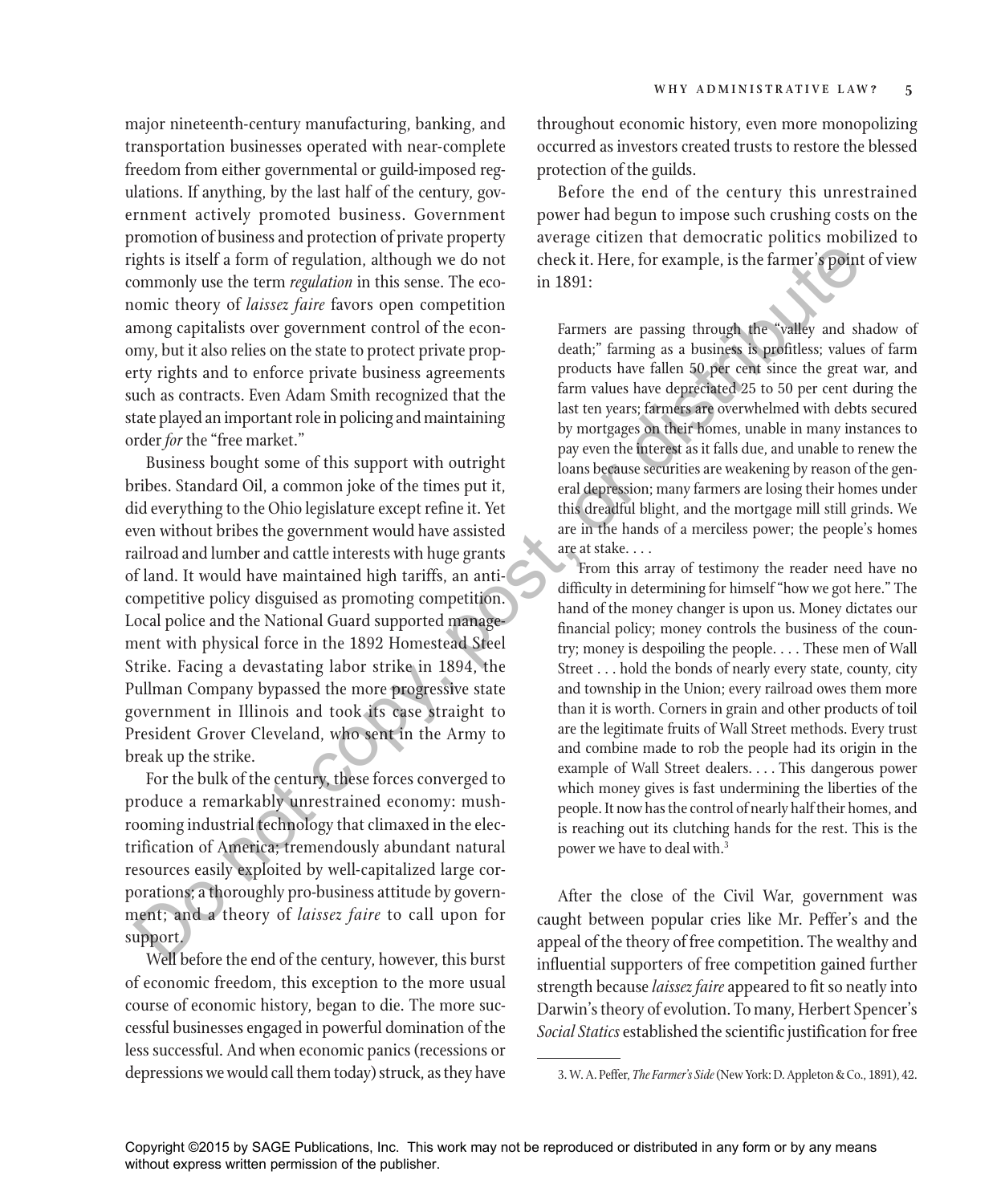competition. (Indeed the term *survival of the fittest* was first Spencer's, later appropriated by Darwinians.)4

But this allegedly virtuous logic bringing together social Darwinism and free competition suffers from a terminal defect. The laws of supply and demand produce the greatest good for the greatest number only when laborers, farmers, businessmen, and financiers can easily and quickly enter any market that promises them a better return than they currently get. It works only in the absence of monopolies. The lawyers, railroad owners, industrialists, and bankers who busily constructed trusts and monopolies defended their right to eliminate competition by invoking the rhetoric of free enterprise itself! It is surprising how few people appreciated this inconsistency at the time.

Caught in this ideological squeeze, state and federal governments wriggled inconclusively for decades before breaking free of the unworkable ideology. Between 1870 and 1874 four midwestern states, responding to strong pressure from their voting farmers, passed laws—the "Granger" laws—regulating the prices railroads, warehouses, and grain elevators could charge. In 1877 the United States Supreme Court upheld the constitutionality of these laws,<sup>5</sup> but within a decade the Court began to shift gears. Any time a state attempted to pass a law regulating charges for freight traveling through more than one state, the Court struck it down on the grounds that only Congress could regulate interstate commerce. While its motives were political, the Court's move actually made economic sense, since a multitude of inconsistent state regulations was practically unworkable for something as complex as interstate railroad traffic.

In 1886 the Supreme Court ruled that state regulation of interstate railroad traffic was unconstitutional. Congress in 1887 responded by creating the Interstate Commerce Commission (ICC), the first modern federal regulatory agency. The Interstate Commerce Act prohibited a variety of discriminatory and unfair pricing practices. It required railroads to make their rates public and report them to the five-person agency. It required that rates be "reasonable

and just," but did not grant to the ICC power to set railroad rates in so many words. The ICC was granted this power in 1906.

This is unfortunate because by the end of the century the *laissez faire* philosophy dominated the political values of the justices on the Supreme Court. Having told the states that only Congress could regulate interstate rail rates, they then announced that Congress hadn't.<sup>6</sup> When the ICC issued a cease and desist order requiring railroads to lower rates, the railroads refused. The ICC possessed no enforcement power of its own, so it had to go to the courts to seek a judicially enforceable order. The courts did not cooperate. Of the first sixteen cases to reach the Supreme Court, the railroads won fifteen. In 1890 Congress passed the Sherman Antitrust Act with virtually no party opposition. The Supreme Court promptly ruled that the act didn't apply to any of the oil, steel, sugar, or other manufacturing monopolies because manufacturing was not part of the "commerce" that Congress had constitutional power to control.

## *Why Modern Bureaucracy?*

Why, given our present day understanding, was the Supreme Court wrong? What shortcomings in unregulated markets did the Court blindly fail to appreciate? Markets contain within them forces that tend toward collusion, toward eliminating or reducing competition, toward monopoly. The conditions of the economists' perfect market—many buyers and sellers, the ability to enter and exit a market rapidly, and complete information about market conditions available at all times to each buyer and seller—do not occur very often in the real world. The trade in farm products through futures trading is often cited as an example of something close to a perfect market, but neither entering and leaving the business itself nor purchasing and selling farm land and machinery are rapid or easy. As we know, the spike in oil prices in 2008 was due in part to speculative "free trade" gambles, with negative results on, among other things, the cost of food. Agricultural prices can fluctuate wildly, In Shoinessmore, and financiers can reality and states that only (singeres could respect the publisher interesting to the publisher interesting the publisher interesting the publisher interesting the publisher interesting

<sup>4.</sup> John C. Grene, *The Death of Adam* (New York: Mentor, 1961), 295.

<sup>5.</sup> *Munn v. Illinois*, 94 U.S. 113 (1877).

<sup>6.</sup> *Cincinnati, New Orleans and Texas Pacific Railway Co. v. ICC*, 162 U.S. 184 (1896).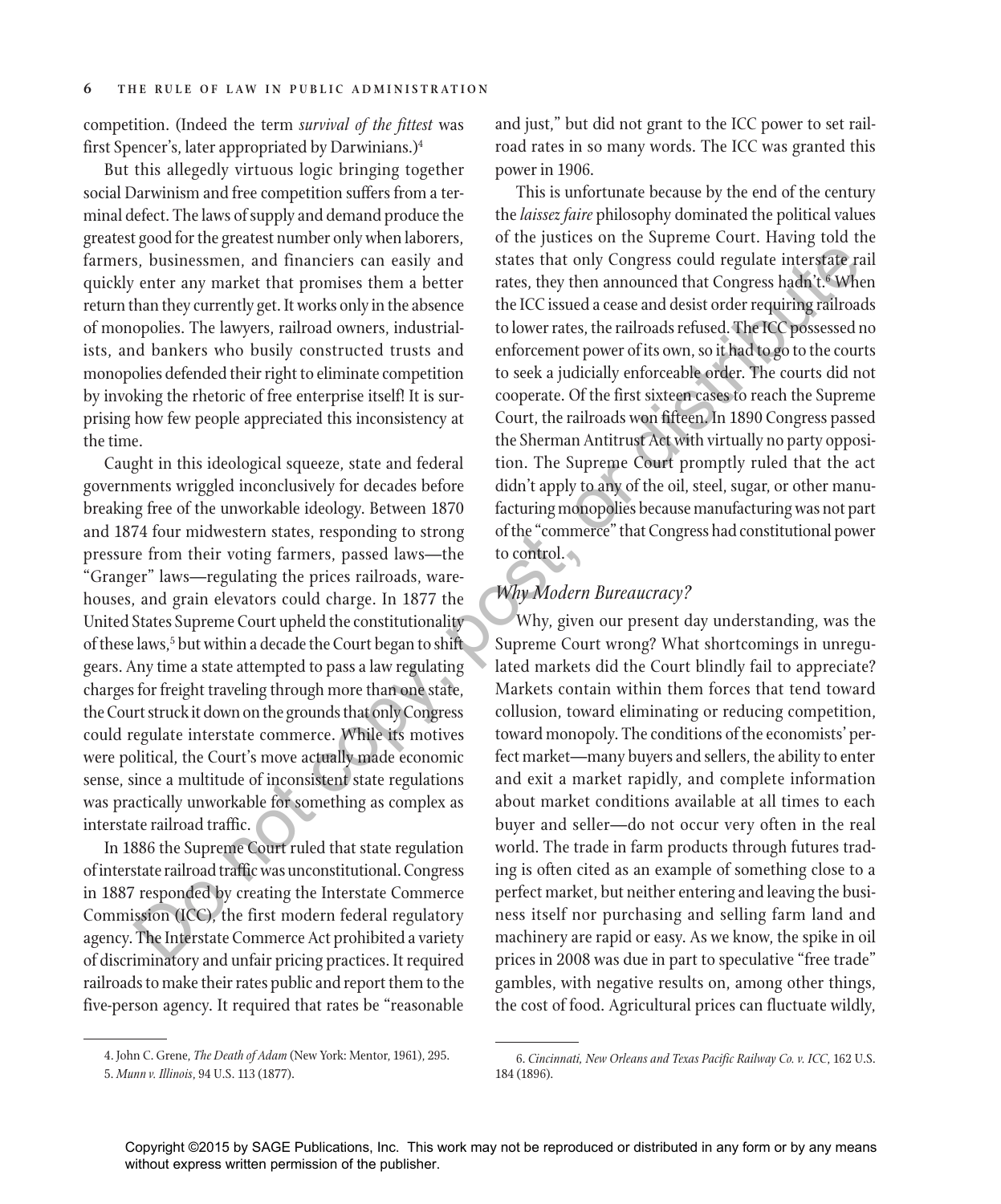often with such potentially ruinous consequences for farmers that the United States government instituted policies designed to control farm prices during most of the twentieth century.

The key to understanding the shortcomings of free markets lies in the fact that "free" markets do not necessarily possess the characteristics of perfect markets. A free market is simply a private, unregulated market. The realworld imperfections of such markets lead some companies (such as Microsoft in the late 1990s) to grow significantly stronger than their competitors. Once a firm holds a position of market dominance, it can wield its power to increase its share of the business in that market, often in collusion with other businesses.

Other market shortcomings also deserve an explanation. Because free markets seem in economic history to go through boom-and-bust business cycles, modern government takes administrative steps to smooth the cycles out. Most modern central banking regulations, to say nothing of other monetary and fiscal policies, exist for this purpose alone. Furthermore, free markets have no mechanism that requires producers of goods to pay for the indirect costs of production, for example, the costs imposed by air and water pollution. There is no incentive to control pollution because producers can sell a product for less if they do not have to recover pollution control costs as part of the selling price of their products. Hence, the creation of the Environmental Protection Agency (EPA).

Even when we imagine markets without tendencies to monopolize, and production techniques that do not impose significant and unrecovered indirect costs, we still can identify evils that may call for regulation. To name the most obvious, people have a tendency to cheat. Commodities sellers in medieval markets were tempted to use false weights. Promoters of new corporate schemes tend to overstate the prospects of their new venture and minimize its risks when they try to convince people to buy stock in the company. Hence, the existence of the Securities and Exchange Commission (SEC). The sudden collapse of the economies of Southeast Asia in 1998 can be directly attributed to the fact that these countries, and indeed Japan, did not have regulatory mechanisms like the SEC to check private greed. A more vigilant SEC and Federal

Reserve Board could, during President George W. Bush's second term, have regulated the markets in mortgage financing so as to prevent the inflation and subsequent collapse of housing values.

None of these descriptions of free market shortcomings should surprise a reader familiar with basic economics. Three other, and deeper, dimensions to the free market problem, however, may not be so obvious or familiar. First, in the United States, the administrative process plays a major role because of increasing technological complexity. We live our lives surrounded by very dangerous things elevators, cars, airplanes, industrial wastes and chemical products, radioactivity, and genetically engineered DNA. Such technological complexity and dangers associated with it impact even the remotest areas on the globe. Global warming is one such man-made problem. To be sure, we are safer and better cared for than those who lived and died before the advent of modern medicine. Centuries ago people perceived many of the sources of insecurity to rest in the hands of the gods. People who view their lives theologically would more likely support the church than lobby to create regulatory agencies. Today people believe that, while they cannot control the safety of the things around them, somebody else—experts—can, and this explains much of the support for new governmental programs and agencies. By presses the characteristics of perfect mathema, A free in the not color, and depend three publishers with the publisher and  $\alpha$  the publisher and  $\alpha$  the publisher and  $\alpha$  the publisher and  $\alpha$  the publisher and th

In a world defined by increasing interconnectedness (what is commonly referred to as globalization), such calls for expert regulation frequently issue beyond the boundaries of a particular country—and this constitutes the second, deeper dimension to the market problem. In general there is very little empirical data about what a market is or how it works. As Douglass North, the 1993 Nobel Prize winner in economics, has summarized it: "It is a peculiar fact that the literature on economics . . . contains so little discussion of the central institution that underlies neo-classical economics—the market."7 This lack of clear understanding is not just an academic puzzle, and it has become even more problematic in the process of globalization. As the movement of money and goods has speeded

<sup>7.</sup> Cited in Michel Callon, ed., *The Laws of the Markets* (London: Blackwell, 1998), 1.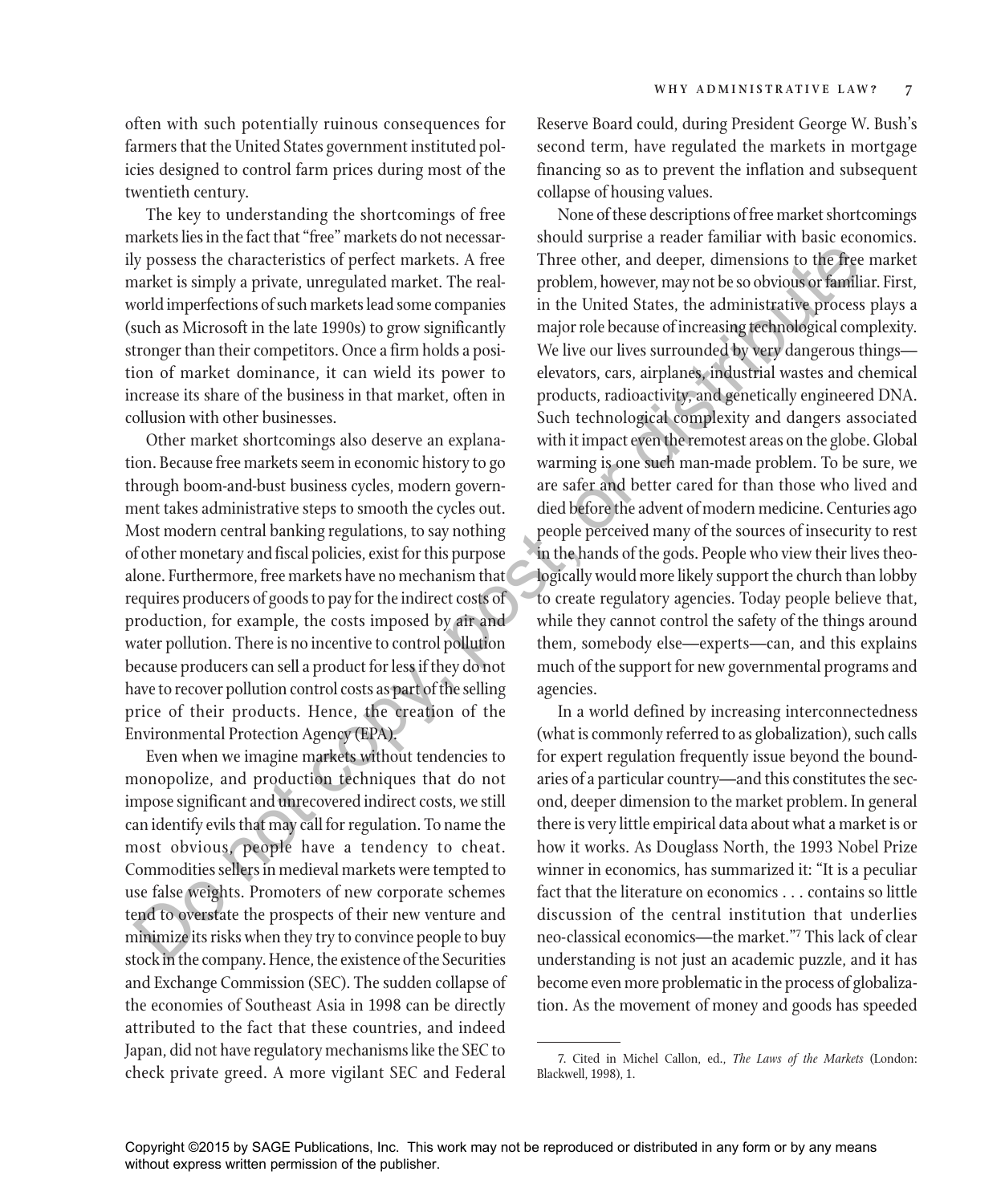up enormously, the neat view of a "national" market can no longer be taken for granted. Market failures are now much more complex and multidimensional, and a market failure in one part of the world can pose significant risks even for faraway nations.

The third deeper dimension to the market problem is political. Markets do not fail or succeed in the abstract. Like almost anything else in life, failure and success exist only in relation to standards. The standards by which the political culture of the United States judges the effectiveness of free markets have shifted considerably with increased *democracy.* Note the small *d.* In the past century American society has increasingly accepted the validity of the claims of average citizens, of workers, women, blacks, the poor, and other classes previously excluded from voting. The spread of the franchise to these classes has increased the responsiveness of government to their claims, and these groups most keenly feel the effects of all of the free market's evils. Welfare programs, public education, and consumer protection all seek to promote the interests of those who feel the exploitative effects of business entrepreneurial efforts most directly. The labor movement and the agencies like the National Labor Relations Board (NLRB) and state worker compensation commissions that support the labor movement fit the same category. In short, our commitment to equality of opportunity, coupled with an electorate containing many voters whose self-interest supports programs and candidates that favor those who cannot help themselves, has created a standard of free markets that makes their failures stand out in stronger relief than ever before. al. Markets do not frail to vacced in the sharest constant and thus produce unimiting Spain and the state and the state of the produce and the produce and the state of the constant and the state of the state of the builde

It took the first forty years of the twentieth century for the political process, with the courts very much at the rear, to work free of the impasse between economic fact and free enterprise ideology. The move started with Theodore Roosevelt's presidency, during which Congress gave the ICC the specific power it had lacked to regulate rates. A year later, in 1907, Congress created the second major national regulatory agency, the Food and Drug Administration (FDA). In 1982 President Reagan urged a shift from national to state regulatory power, but there is little reason to believe that the amount of bureaucratic power in government will dramatically lessen, even if its locus shifts to the states.

On the surface, this history seems a fairly simple story. Powerful government has been the norm during the development of civilization throughout the world. *Laissez faire* flourished only when an educated and industrious people seemed able to combine abundant natural resources with new technologies, and new corporate business forms to accumulate capital and thus produce unlimited wealth without creating problems that required governmental solutions. The problems appeared in due course, and government predictably reasserted its usual control, this time propelled by truly democratic forces.

But this history does not yet fully account for the creation of such a large bureaucracy. Why could the three traditional branches of government not handle the job? The Congress is not structured to do so. Members of Congress are essentially ombudspeople<sup>8</sup> who try to help constituents with problems. When the problems seem serious enough, Congress passes laws dealing with them. These functions don't leave any time for processing large volumes of routine claims, nor for elected officials is there much payoff for doing so. State legislatures, most of which still meet only a few weeks per year, have much less capacity to administer than does Congress.

The executive branch, of course, does contain the large majority of administrative employees, people who work in the regular chain of command in a department headed by a cabinet official. But Congress has often worried that partisan presidential politics and the tremendous presidential powers to exploit the office could seep into regulation of sensitive areas like transportation and communications. Besides, presidents come and go quite frequently, and with them their cabinet appointees. Coping with technologically complex problems needs continuing expertise and leadership.

Why not, then, leave the problems in the hands of the courts? While all federal judges serve for life, only three states have lifetime appointments—Massachusetts, New Hampshire, and Rhode Island. Both federal and state legislatures can create more judgeships any time they wish. Yet, for a mix of reasons, judges do not make good

<sup>8.</sup> According to *Merriam-Webster's Dictionary*, an *ombudsman* is "a person, such as a government official or an employee, who investigates complaints and tries to deal with problems fairly."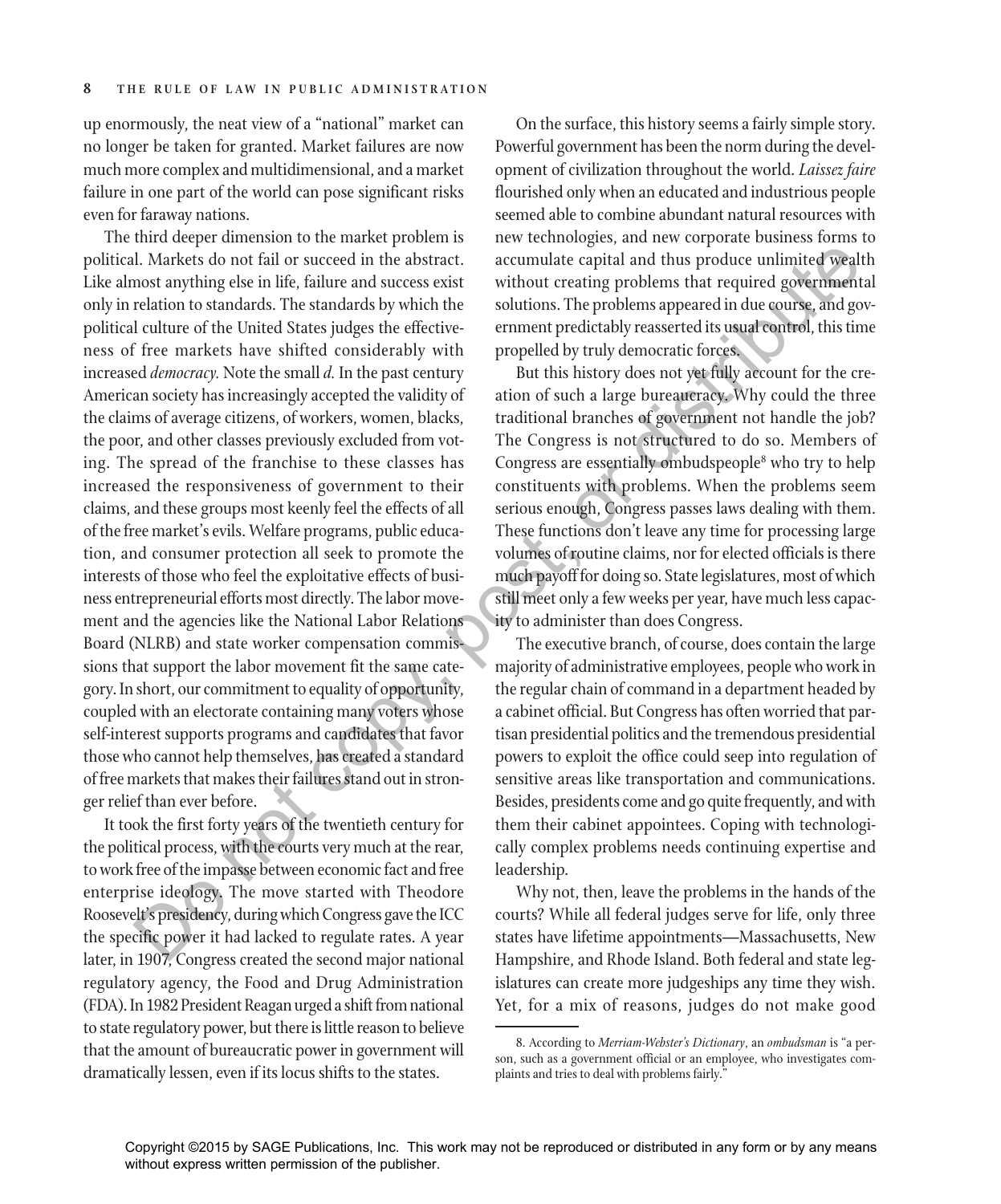administrators. We have already seen how, at the very time the need for regulation became clear to the politicians at all levels, the courts resisted. Moreover, our judicial system, unlike the French legal system, in which judges have played a strong regulatory role, works in ways not well suited to regulation. Our judicial system specializes in resolving disputes between people or organizations *fairly.* It stresses the requirement that judges remain aloof and impartial. The laws of evidence strictly prohibit judges and juries from considering much potentially useful information. Our idea of "due process of law" drastically limits the way judges can communicate with the parties involved. The judge cannot call someone on the phone from her chambers and ask for the missing evidence in the case. Most important, judges cannot initiate investigations. They can constitutionally act only when an injured party files a lawsuit, thus bringing a case to the court. The mechanics of our common law system require people with the best of legal claims to invest considerable money in litigation that often takes years to complete. The farmer, nickel-and-dimed to death by high railroad rates, was in no position to gain judicial help even if the courts had been more sympathetic. Finally, courts cannot effectively cope with the volume of regulatory work. The volume of administrative problems is so unpredictable, and the nature of abuses so potentially complex, that a static body of judges unable to specialize can deal neither efficiently nor effectively with regulatory problems. we have been permittened in the measure of the relationship in the publisher. The compatibility of the interact computer and the publisher interaction of the publisher. Computer and the publisher interaction of the distri

Consider by contrast the administrative capacity that something as simple as a family or a small sorority needs in order to solve problems. Even simple problem-solving groups must be able to specialize, divide the labor, budget how to spend their limited resources, and set priorities accordingly. Their members do not want to get bogged down in the formalities of the rules of evidence. They want to be able to meet, haggle, compromise, experiment with a policy, and quickly reject it if it fails. The communications network in any effective problem-solving group must not squelch feedback to policymakers from the field.

In other words, despite the curses leveled at "faceless bureaucracies" in political speeches, bureaucratic organizations have certain characteristics that are functional to the needs of government. They have *continuity* that outlasts the political two- and four-year cycles. And unlike legislatures they have *memories* that allow them to apply information from past experiences to new situations. Unlike courts, agencies routinely *divide labor* into more efficient specialties. They work, as courts do not and legislatures only partially do, with fairly fixed budgetary limits that require *priority setting and judicious compromising.* Finally, unlike courts, they are *proactive.* They have the *capacity to take sides*, to accept a mission, and to battle in the political arena to complete the mission successfully. Consider how necessary these administrative qualities are to the pursuit of consumer product safety, an area in which the free market has not performed very well.

In 1970, the National Commission on Product Safety reported to Congress some chilling facts about accidental deaths. Over 30,000 people, it reported, were killed and over one-half million were injured annually from accidents around the home. At least 150,000 were seriously cut by broken glass alone, mainly from windows and doors. Congress concluded that this problem required a publicly funded administrative solution.

In order to cope with problems, such as product safety for example, an agency must have the authority to initiate investigations to develop a clear idea of the greatest sources of actual harm around the home. It would need power to initiate specific investigations of suspicious products like rotary lawnmowers, not merely to show that they are dangerous, but also to devise the least costly design changes to reduce the danger. A governing agency needs the flexibility to negotiate and make some compromises with manufacturers if it is to accommodate competing interests satisfactorily. At the same time, however, it must develop a staff sufficiently independent from, yet familiar with, the businesses regulated to decide whether the information is reliable when provided by an industry presumably reluctant to be regulated.

Administrative government, like private business, exists to accomplish results. Both need the resources to do it. The legal system and the judicial process, on the other hand, exist primarily to preserve fairness. Fairness and efficiency, or getting on with the job, often collide with each other. This, as we have seen, is the main reason courts cannot assume the administrative burden directly.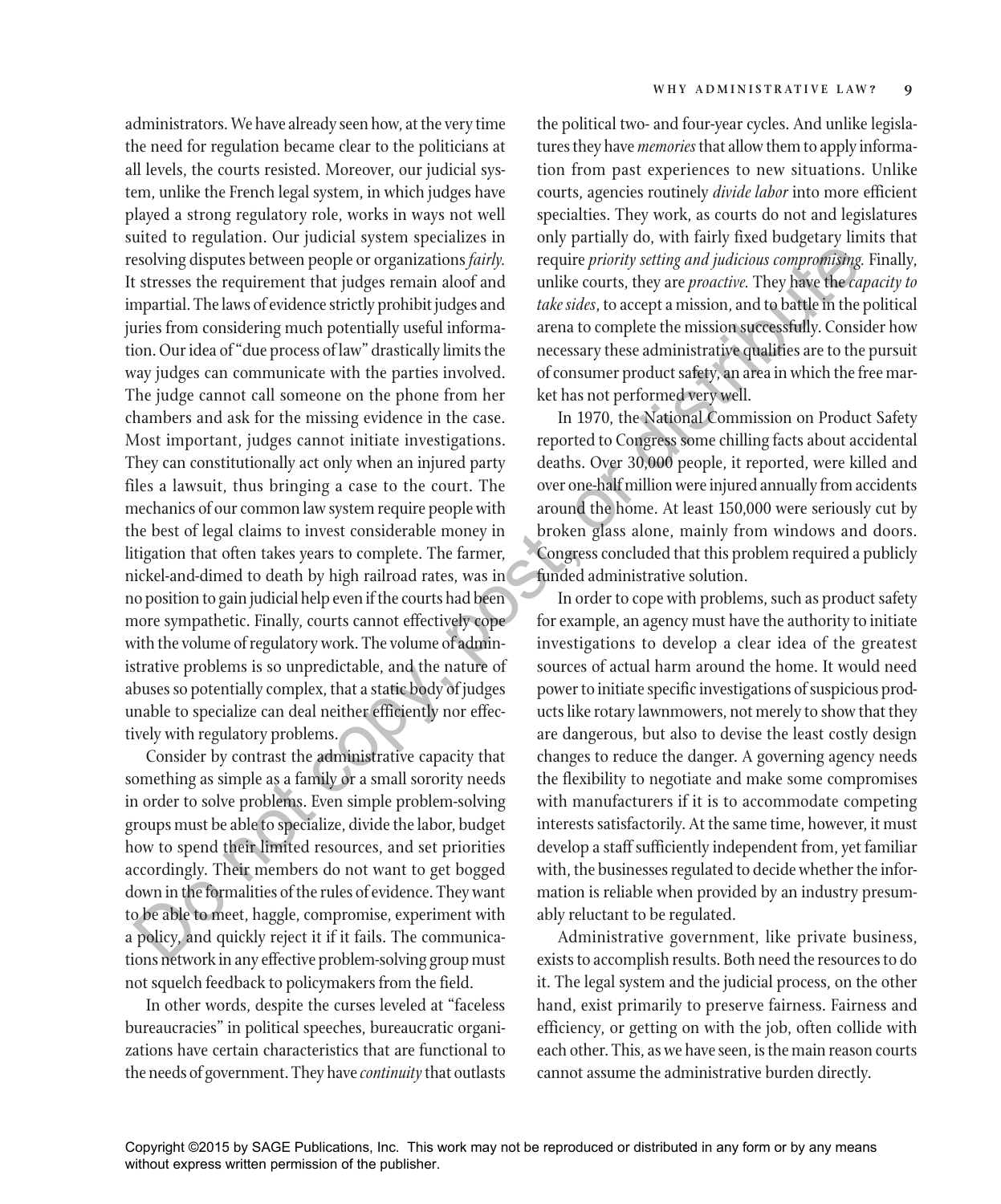The political debates over regulation are not simple either. It is important not to reduce the differences of opinion about regulation into pro and con positions toward government regulation of the economy. In addition, debates over regulation concern the provision of government benefits or entitlements. Administrative law therefore indirectly but powerfully shapes the role of government regulation of business and the scope and nature of the state. The historical record shows that a multiplicity of interests demanded regulation at the turn of the century, and regulation has served conflicting sets of interests ever since. Two models of regulation that have been in competition with each other are the *public interest model* and the *capture model.* Neither model entirely opposes government regulation. Rather, each provides political justifications for a particular theory of government regulation. As you study the political debates about the purpose and goals of administrative law, you will see that these models, at their core, prescribe who regulates the regulated—officials from within the regulated industries and interests, or public officials who respond to elections and use public procedures of adjudication and rule making.

#### *An Overview of Theme One*

The next section will give specific examples of modern regulatory government. Before turning there, one central point deserves repeating: The scope of public regulation has broadened, yet its emphasis today remains primarily where it was when the Congress founded the Interstate Commerce Commission over a century ago. This emphasis focuses, now as then, on private economic power. Just as the ICC sought to offset the monopoly price-setting power of railroads, at its inception in the mid-1970s the Occupational Safety and Health Administration (OSHA) sought to correct a tendency among businesses to maintain unsafe workplaces. Likewise, today's Environmental Protection Agency (EPA) deals primarily with industrial pollution, not only from factories but also from the automobiles and other machines that factories produce. Similarly, today's Consumer Product Safety Commission (CPSC) seeks to force businesses to produce safer and more reliable products. And as the functions of agencies are eliminated from the national policy agenda, so too are address) by postering with the state is the third was permission of the mission of the publishered) in postering and the publisher of the state of the state The bision-distribute income and the publisher. The initial cond

the agencies themselves. In 1995, Congress, perceiving that truckers and airlines created free market competition with the railroads, abolished the ICC by unanimous vote.

In comparing older regulations with newer kinds of regulation like OSHA and EPA, however, Alan Stone argues that the goals have changed somewhat.<sup>9</sup> Older regulation was premised on economic performance goals, such as price, costs, and profits, while post–New Deal regulation addresses intangible costs, such as pain and suffering—costs that Stone equates with social performance goals. The distinction between economic and social regulation captures the changing political orientations of the regulatory state. While the distinction can be helpful, it is important not to overstate the difference between the two. We will see in later chapters how the contemporary debate over the use of a cost-benefit analysis in regulation is essentially a struggle over the weight that should be given to economic and social goals when regulating economic power.<sup>10</sup>

## **THEME TWO: THE BROAD REACH OF Ad m i n i str ati v e Action a n d Pow e r**

Just as Charles Dickens begins *A Christmas Carol* by telling his readers that they must accept that Marley was "dead as a doornail" in order to appreciate his story, you must believe in (and understand well) the tremendous reach and power of bureaucratic government in order to appreciate the importance of the study of administrative law. Here are just a few bits of data that document the twentieth-century administrative explosion.

• By law, agencies must publish these actions in the *Federal Register*. The Federal Register, which was created in 1935, occupies more library shelf space than all the laws passed by Congress since it first met in 1789. In 2012 alone, 78,961 pages were published in the Federal Register.<sup>11</sup>

<sup>9.</sup> See Alan Stone, *Regulation and Its Alternatives* (Washington, DC: CQ Press, 1982).

<sup>10.</sup> See Richard A. Harris and Sidney M. Milkis, *The Politics of Regulatory Change*, 2nd ed. (New York: Oxford University Press, 1996).

<sup>11.</sup> The Federal Register is now also published online, and the entire content of volumes 59–78 (1994–2013) can be viewed/searched at https:// www.federalregister.gov.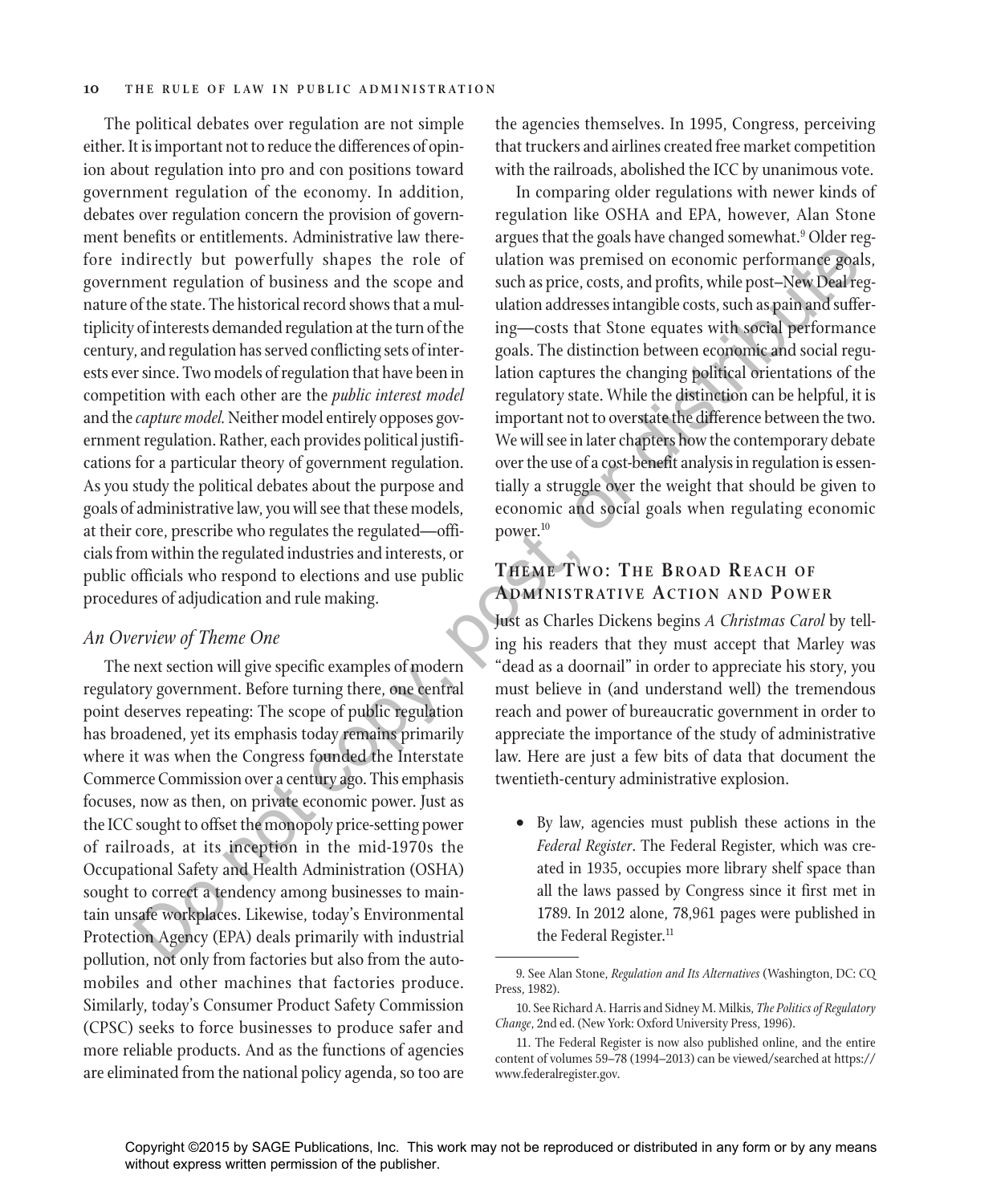- In 2012 the Social Security Administration (SSA) alone processed 8 million applications for Social Security benefits.<sup>12</sup> Most of these raise no legal problems, yet the small fraction that does is twenty times greater in number than all of the civil and criminal lawsuits heard in the regular federal courts each year with the exception of bankruptcy cases.
- There are now approximately 677 federal trial judges in the United States,<sup>13</sup> but there are over 1,400 federal administrative law judges,<sup>14</sup> 86 percent ( $n = 1,200$ ) of whom work for the Social Security Administration.<sup>15</sup>
- Of the 136 million Americans in the civilian (nonfarm) labor force, $16$  about 2.8 million work for the federal government<sup>17</sup> and over 18 million for state and local governments.<sup>18</sup>

How broad is the reach of regulatory government? Consider these typical news stories, all from the *New York Times*:

- *March 30, 2006*. The Transportation Department announced new fuel economy standards for sport utility vehicles, pickup trucks, and minivans that will make some of them go farther on a gallon of gasoline than the average car does, and will apply to many of the biggest SUVs for the first time.
- *April 20, 2006.* The Food and Drug Administration announced, contradicting a 1999 review by a panel of

16. *Monthly Labor Review* (Washington, DC: U.S. Dept. of Labor, Bureau of Labor Statistics, August 2013).

highly regarded scientists, that "no scientific studies" supported the medical use of marijuana.

- *March 13, 2008.* The Environmental Protection Agency announced a modest tightening of the smog standard from 84 parts per billion to 75 (overruling the unanimous advice of its scientific advisory council for a more protective standard of 60 to 70 parts per billion).
- *March 20, 2008.* The Federal Communications Commission unanimously approved a rule banning exclusive telephone service agreements between apartment building owners and carriers, giving tenants their pick of providers.

In just one week—June 3 to June 10, 1998—the *New York Times* reported that the Department of Health and Human Services announced its intention to change the rules that determine which, of the tens of thousands of patients who require an organ transplant to stay alive, will get the first chance at available organs; the Food and Drug Administration authorized the first full testing of an HIV vaccine; the Federal Trade Commission filed an antitrust suit against the Intel Corporation for allegedly trying to coerce computer manufacturers to drop their disputes about patent rights against Intel; the Food and Drug Administration challenged as "an illegal and unapproved drug" an over-the-counter remedy for reduction of cholesterol that consists of pulverized rice fermented in red yeast. The substance has been used in Chinese cooking for over 2,000 years. with the exception (backdones with the action of backdones with the season optical states. Post there are over 1.400 for distribute the publisher in the United States. Post the method states with the publisher in the Unit

Figure 1.1 displays the simple number of main federal government agencies. It is awesome, but would be even more so if the chart included all state and local agencies as well.

There are three basic types of federal administrative agencies: (1) independent regulatory commissions; (2) agencies housed within a cabinet level department; and (3) agencies outside the formal structure of a cabinet department. Figure 1.2 on page 13 shows the structure of one independent regulatory commission, the FTC. Following the creation of an independent commission by Congress, five or more commissioners are appointed by the president with the advice and consent of the Senate for

<sup>12.</sup> Social Security Administration, "Budget Overview," April. 2013. See also "Fast Facts and Figures about Social Security" (Washington, DC: Social Security Administration, Office of Research, Evaluation, and Statistics Publications, 2013).

<sup>13. &</sup>quot;Federal Judgeships," *USCourtsGovRSS*, United States Courts, Sept. 26, 2013, available online at http://www.uscourts.gov/Judges AndJudgeships/FederalJudgeships.aspx.

<sup>14.</sup> See Statement of Michael J. Astrue, Commissioner of Social Security, Social Security Administration, on Role of Social Security Administrative Judges before the Subcommittee on Courts, Commercial and Administrative Law, Committee of the Judiciary and the Subcommittee on Social Security, Committee on Ways and Means, U.S. House of Representatives (July 11, 2011).

<sup>15.</sup> Ibid.

<sup>17.</sup> Ibid.

<sup>18.</sup> Ibid.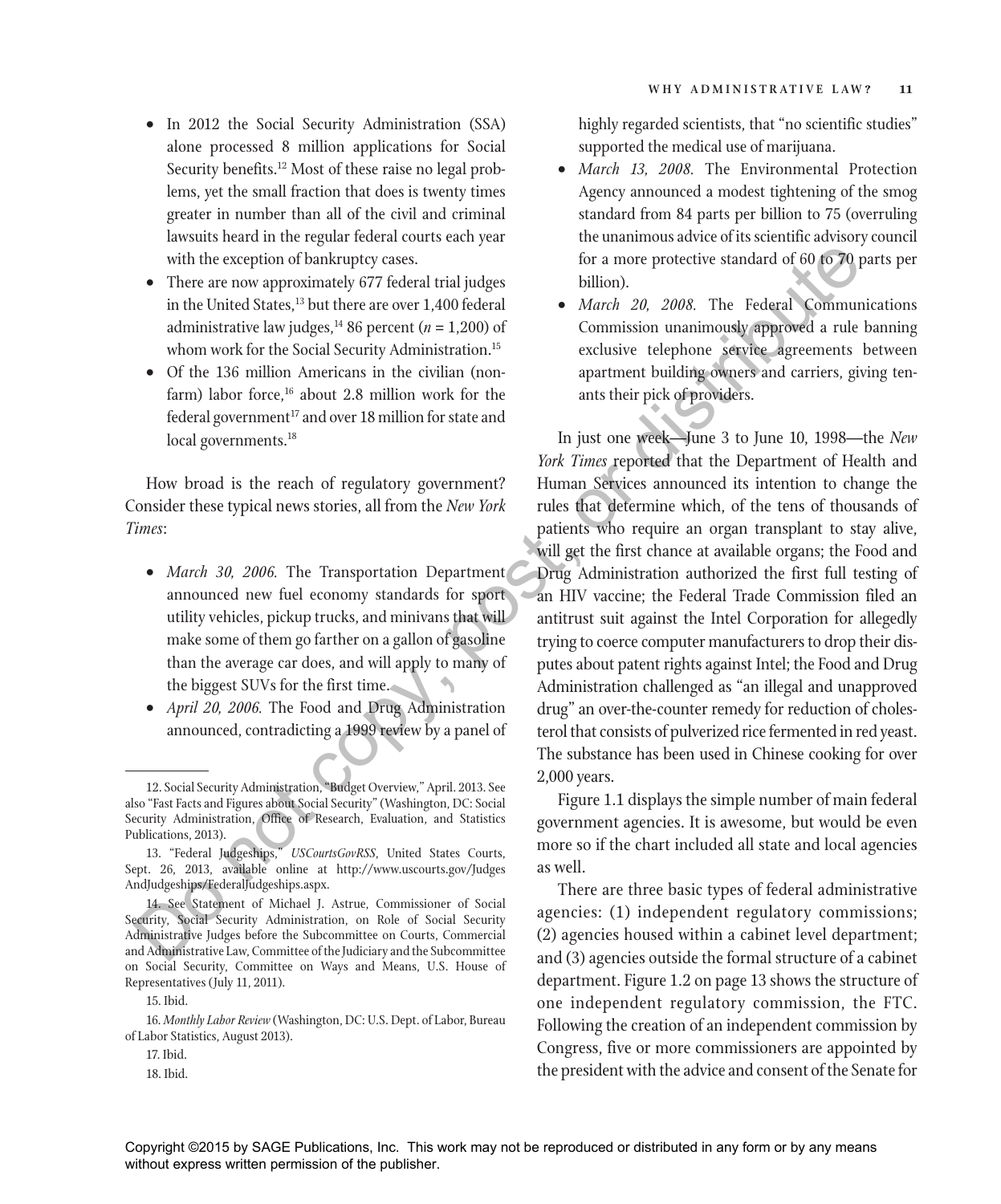**Figure 1.1 The Government of the United States**

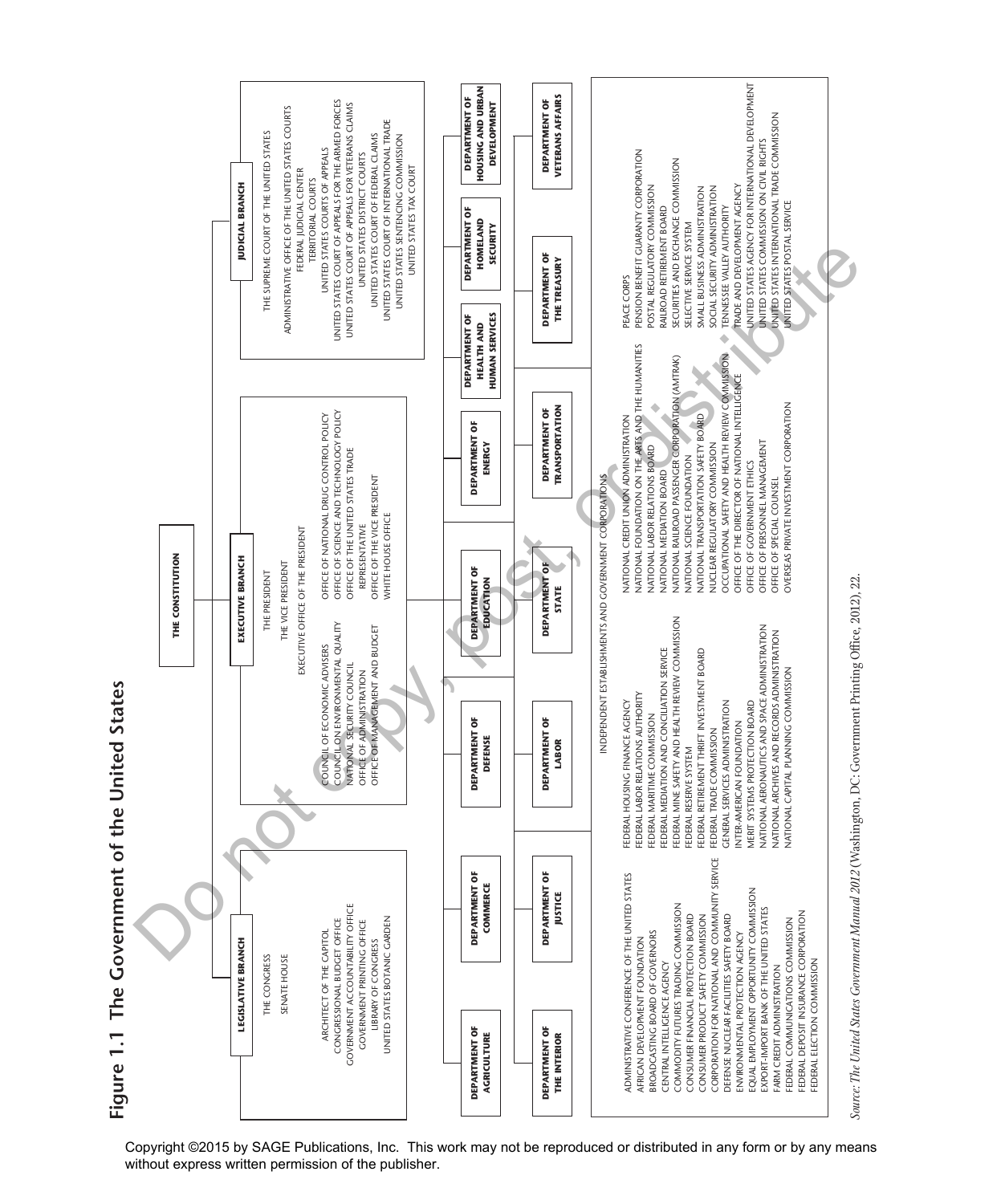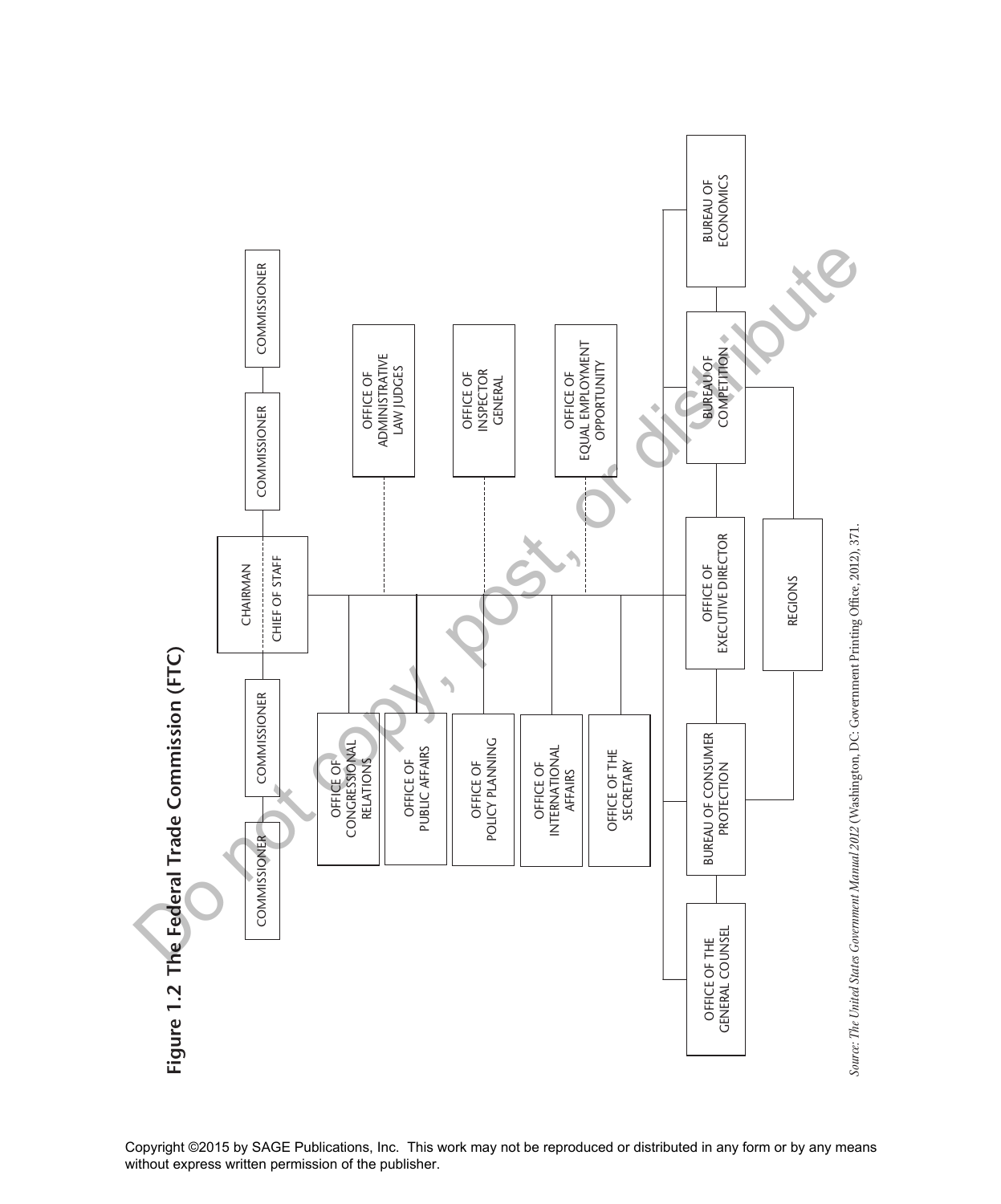staggered terms. One commissioner serves as the chair. Although commissions (e.g., FTC, NRC, FCC, SEC, EEOC) are technically within the executive branch of government, they can act more independently from presidential policy programs than officials in other types of agencies primarily because the president cannot remove commissioners without cause, whereas the president may remove heads of other agencies at his discretion. Figure 1.3 on page 15 shows the structure of an agency, OSHA, that is within a cabinet level department, the Department of Labor. You will note that in addition to OSHA, the Department of Labor houses several other agencies, such as the Mine Safety and Health Administration, and Employee Benefits Security Administration. Figure 1.4 on page 16 shows the organization of the Environmental Protection Agency, an agency outside the formal structure of a cabinet department.

Before we move on to the third theme, we would like to draw your attention to the relative fluidity of administrative structures. The figure presenting different types of federal government agencies and the figures of OSHA, FTC, or EPA are snapshots and, as such, change quite frequently. Reorganization is one of the recurring themes in administrative government. With a desire to achieve various goals, including reducing costs, increasing efficiency, scientific management, increasing democratic participation, and so on, administrative units are fused, separated, and ultimately reorganized. The Environmental Protection Agency, for instance, was established with Reorganization Plan No. 3, by President Nixon. A large number of functions and duties were transferred to the EPA from the Departments of Interior; Health, Education and Welfare; Agriculture; Atomic Energy Commission; Federal Radiation Council; and Council on Environmental Quality. The most recent major example of such reorganization is the creation of the Department of Homeland Security (DHS). whence that internal species and the figure of the publisher of the publisher of the publisher species with the sole species with the sole species of the publisher of the publisher of the publisher of the publisher of the

The Department of Homeland Security was established in 2002 by bringing together 22 different agencies under one roof. Below, Figure 1.5 shows the flow of departments from within agencies to the newly created Department of Homeland Security. Figure 1.6 displays the structural elements of the DHS.

## **THEME THREE: THE SHORTCOMINGS OF** REGULATORY GOVERNMENT

The third and final stage-setting theme discussed in this chapter explores and begins to explain what every reader already knows: Human beings run the government, and human beings everywhere sometimes "screw up." Regulatory government has not satisfactorily resolved all of the problems created by modern, highly technological economies. Worse, some reasonably successful solutions have simultaneously created other problems of their own. For example, the Social Security system has successfully created a support system for millions of retired, disabled, and otherwise disadvantaged citizens. Yet the system lends itself to abuse by citizens who present false claims and by administrators who may arbitrarily withhold benefits recipients are entitled to.

Some shortcomings in regulatory government will never disappear. Probably the most obvious of these results from inevitable economic change. An administrative program, structured and constrained by legislative mandates and its own goals and procedures, does not automatically adjust to technological advances and changes in competition. The regulation of transportation began when railroads had a near monopoly on longdistance carrying of people and cargo. Many of the practices of transport regulation were carried over into the trucking and airline markets and remained there long after economists and businesspeople realized that trucks, buses, trains, and airlines had created a much more competitive and self-regulating market than regulatory policy admitted. Deregulation of transportation began under President Carter in the late 1970s.

#### *The Dilemmas of Goal Attainment*

Another and subtler inescapable shortcoming is the elusiveness of organizational goals. It may help to possess a mental picture of the objectives of administration, but it is essential to understand that goals are, more often than not, the innocent-looking tip of a very extensive iceberg. Americans, with their "can-do" pragmatism are tempted to expect government simply to figure out what needs doing and do it. In this view, administration—either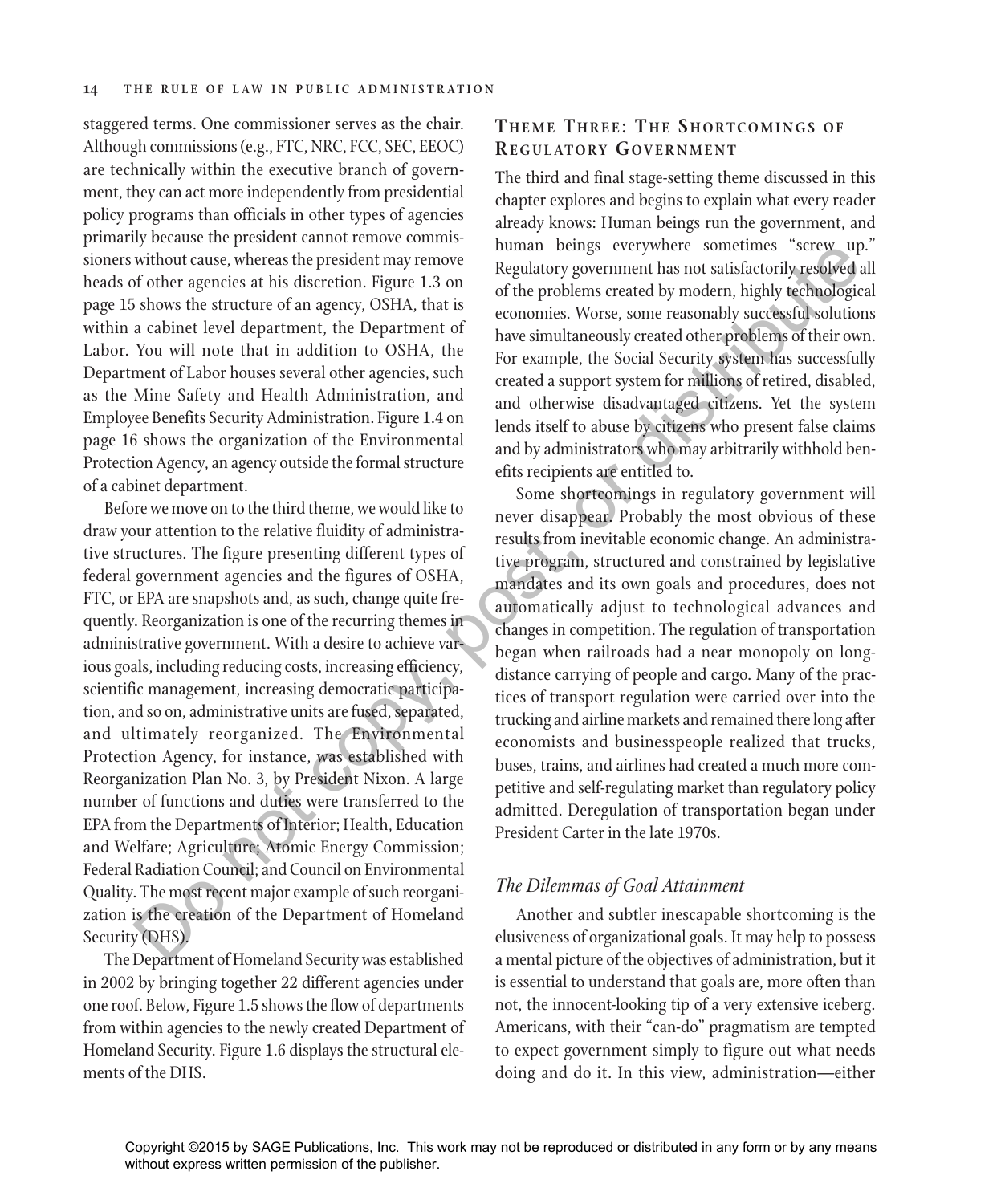

Copyright ©2015 by SAGE Publications, Inc. This work may not be reproduced or distributed in any form or by any means without express written permission of the publisher.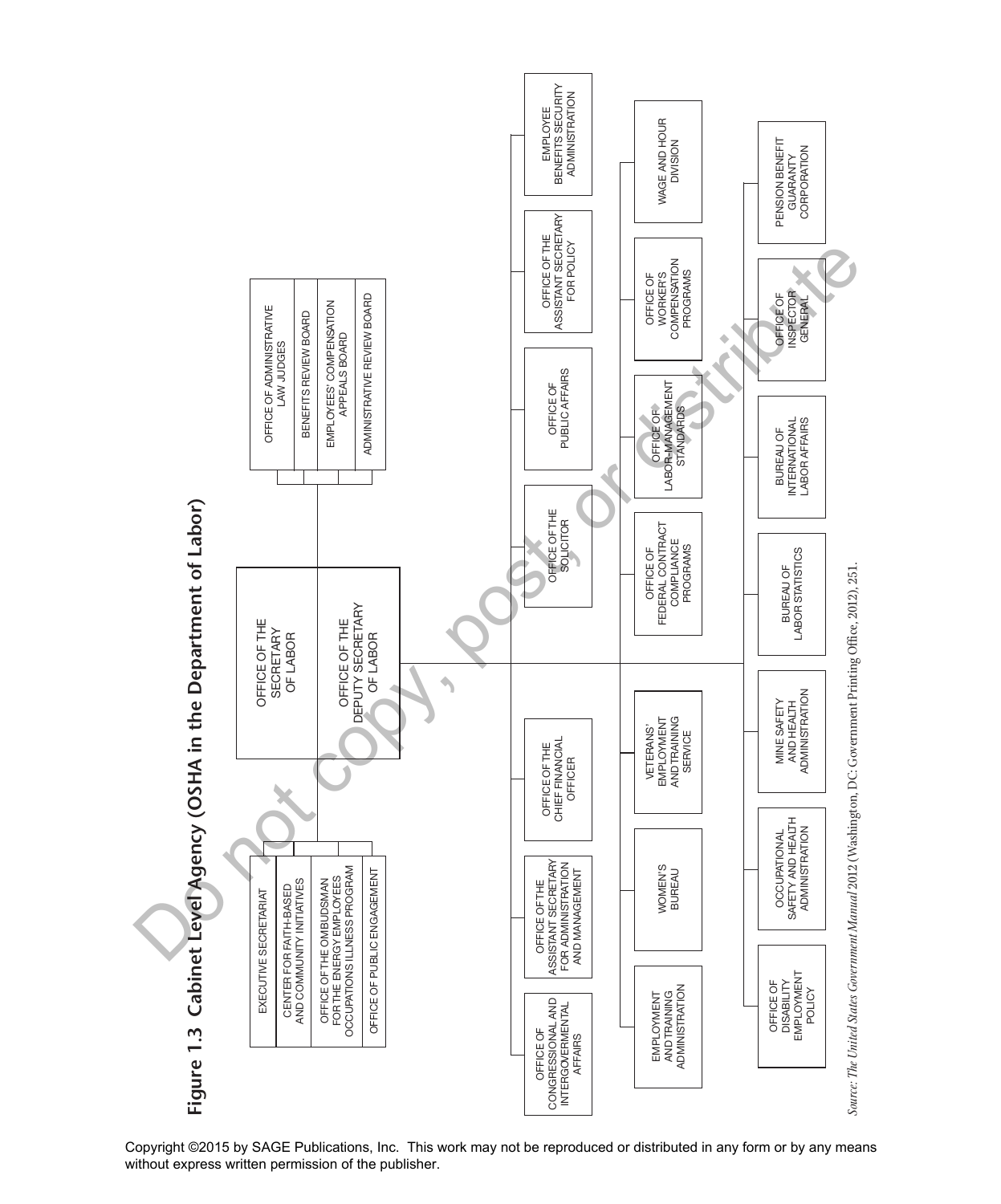

**Figure 1.4 The Environmental Protection Agency (EPA)**

*Source: The United States Government Manual 20*12 (Washington, DC: Government Printing Office, 2012), 334.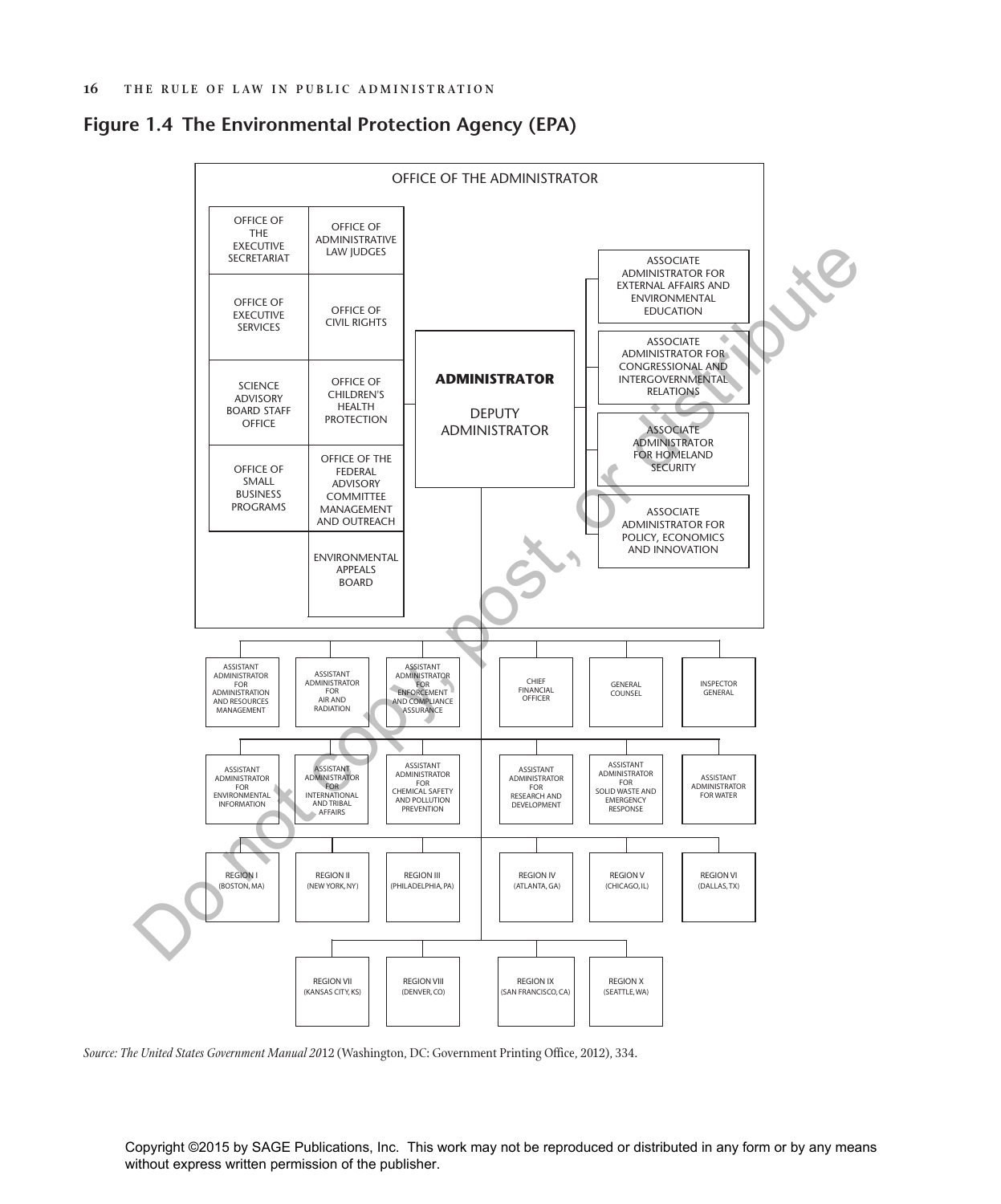



*Source:* Created by Ziya Umut Turem in 2008, based on information from www.dhs.gov/xabout/history/editorial\_0133.shtm.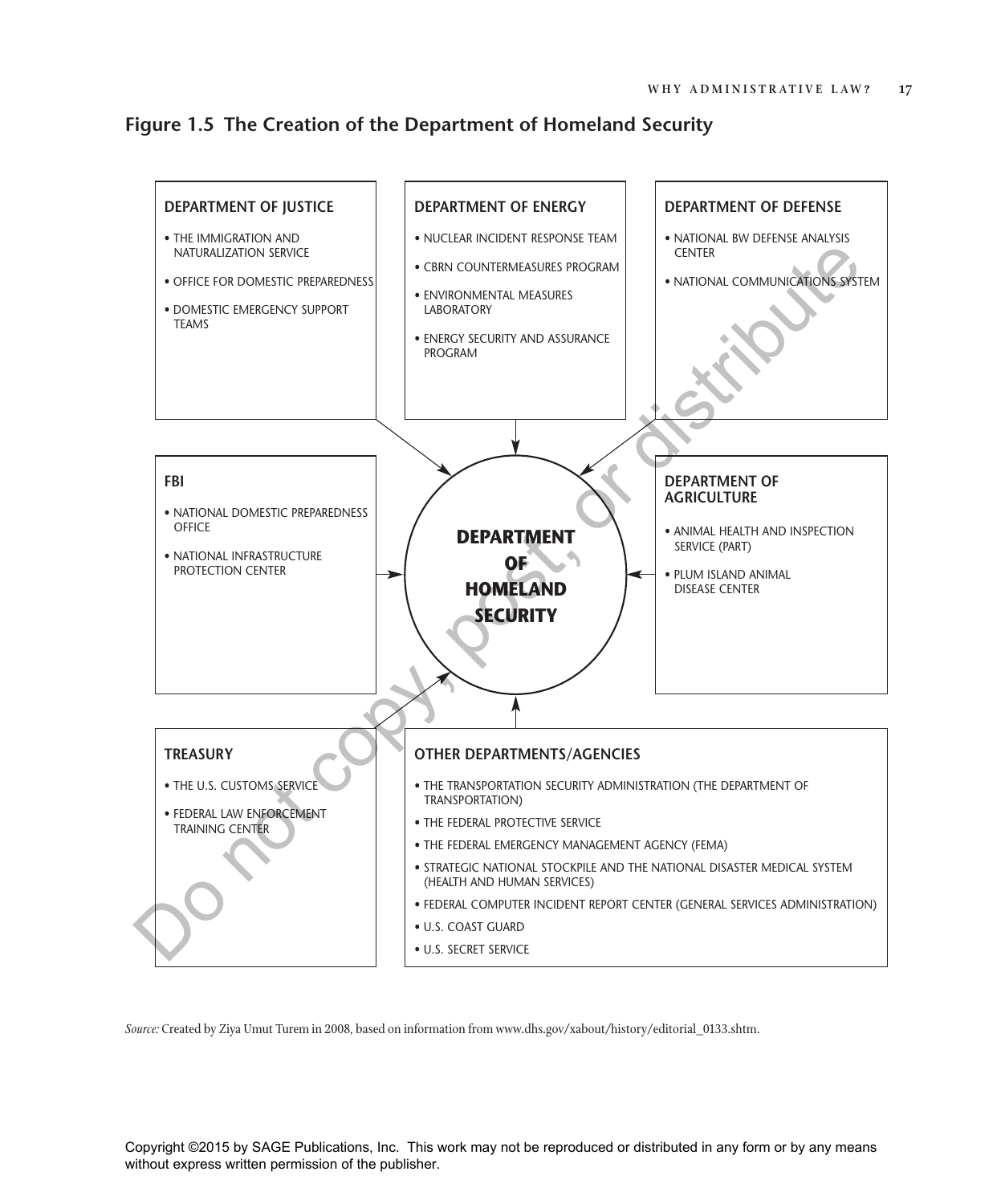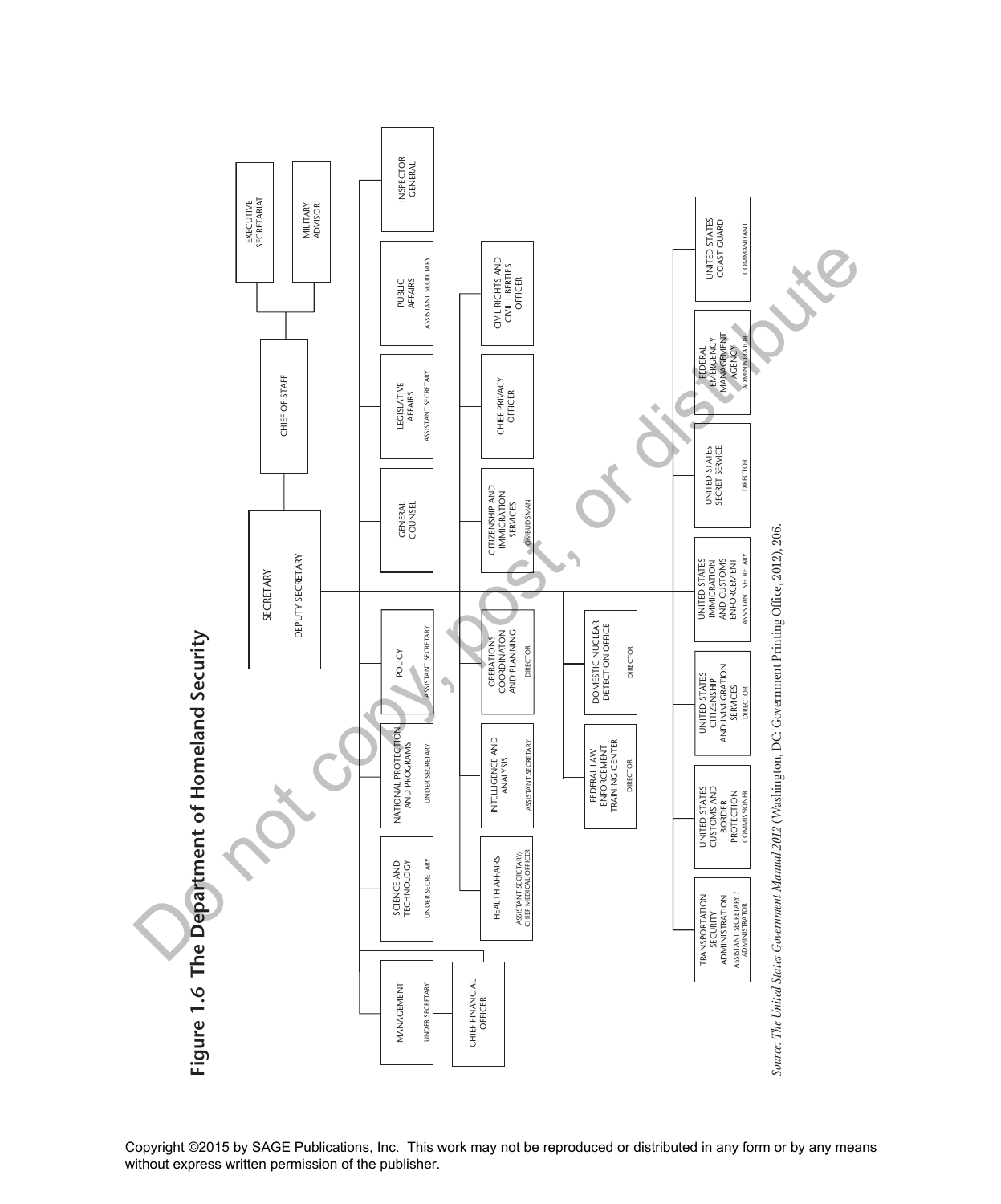public or private—amounts to formulating goals, choosing the means that will achieve the goals, and then getting on with the job. But several harsh realities make that approach naive. The first harsh reality we may call the *level of goal formation* problem.

Promoting any good—the cleanliness of air, fair wages and healthy working conditions, the nutritional value of granola, television programming that informs and entertains without corrupting—can constitute an administrative goal. So can the prevention of evils: blocking monopolistic mergers, deterring consumer fraud, minimizing traffic fatalities, and so forth. Conceived this way, administrative policy goals are too numerous to count. Virtually every statute creating a federal or state administrative body sets forth, usually in flowery and imprecise language, the agency's mission.

Some analysts prefer to collapse all these goals into one goal: elected and appointed government officials alike should foster the public good. Unfortunately, people cannot agree what constitutes the public good or the "public interest." Which serves the public good: building nuclear power plants to free ourselves from dependence on foreign energy sources? Or not building nuclear power plants to avoid both the risks of radiation damage and the tremendous expenses of such plants?

At this general level we encounter the second harsh reality. Broadly stated goals prevent us from seeing the trade-offs inherent in policy choices. A trade-off exists whenever people must sacrifice one good to attain another. Trade-offs contrast rather sharply with "good investments." A good investment of time or money can achieve several goals simultaneously. For example, if a university diverts money from nonrevenue sports to add seats to the football stadium, it may in the short term hurt the university's cross-country or tennis programs. But if the university soon recovers its construction costs by selling tickets for the new seats, and then uses the added revenue to increase support for unprofitable programs, no real trade-off occurs. Both goods benefit in the long run. A trade-off, on the other hand, exists when one good is permanently lost, as in the trade-off between energy self-sufficiency and radiation safety. Thus one of the irksome things about goals is that they tend to fool us into thinking we live in a world and heldthy veridap conditions, the murtinonal value of Nometimes national scentify is not a configurer state of the publisher. A controller this is without comprehension of the publisher of the publisher of the publisher

without trade-offs, a world where we can have everything. In fact, useful administrators earn their pay because they must make difficult decisions about which good things we must sacrifice, and how much of them to sacrifice, in order to achieve other good things.

Goals also present themselves at different moral levels. Sometimes national security is not a controversial goal. Without giving it much thought, most people would agree that the United States fought for just causes in World War II. But national security did *not* justify the steps taken by the West Coast military commander to relocate Japanese-American *citizens* in something close to concentration camps. Did national security justify U.S. intervention in Vietnam? In Iraq? Can we justify, by referring to "national security" alone, the extralegal interrogation methods employed at Guantanamo Bay in the aftermath of the September 11, 2001, terrorist attacks? A statement of goals alone does not resolve disagreements about values. Goals are merely an expression of values.

Hugh Heclo, in his excellent descriptive study of middle- and upper-level federal administrators, lists the normative contradictions in government. For Heclo the irresolvable tensions—between the norm of nonpartisanship and the norm of being responsive to citizen needs, between the obligation to behave in a legal and orderly fashion on one hand and to be creative and innovative on the other, and between the human instinct to be cooperative and loyal and at the same time not become corrupted—call for powerful leadership. His book describes how the current system fails to produce such leadership.<sup>19</sup> Jerry Mashaw notes similar normative contradictions among three administrative models: bureaucratic efficiency, professional judgment, and fairness to clients and citizens.20 Mashaw explains how the Social Security Administration's management efforts to limit the compensation awards made by administrative law judges ran into resistance from the judges because management valued efficiency while the judges valued professional independence and fairness.

<sup>19.</sup> Hugh Heclo, *A Government of Strangers* (Washington, DC: Brooking, 1977), 103, 111.

<sup>20.</sup> Jerry L. Mashaw, "Conflict and Compromise Among Models of Administrative Justice," *Duke Law Journal* (1981): 181.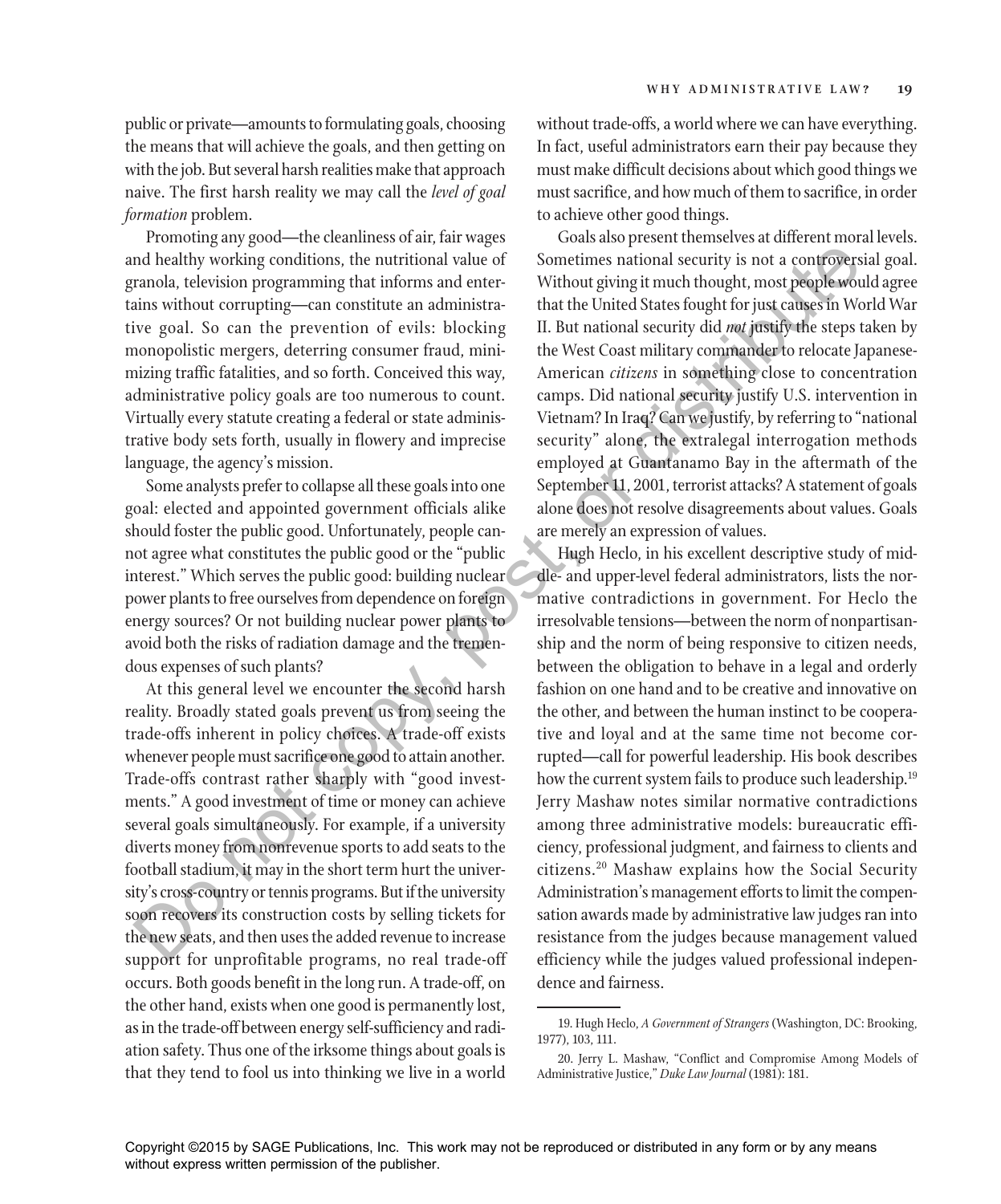#### **20 t h e r u l e of l a w i n p u b l i c a d m i n i s t r at i o n**

Consider now the human side of bureaucratic life. Our culture encourages us to develop and pursue our own personal goals: career advancement, good pay, and so forth. Much effort in any organization, be it a private corporation or an administrative agency, goes into keeping its workers happy by meeting as best it can their personal goals. Doing so not only consumes resources but also requires compromising some aspects of the organization's mission. For example, many public defenders in our major population centers are recent graduates of law schools who seek trial experience. Because their superiors generally know this, they may discourage new public defenders from settling cases with plea bargains and encourage them instead to take their clients' cases to trial, even where the chances of a conviction are high, so the lawyer gets the trial experience he or she seeks. Personnel training may undercut the value of fair prosecution or it may add additional—avoidable—costs to the administrative process.

#### *Bureaucratic Pathologies*

The psychological reality of a front-lines human service agency or a school or a police department is that it contains high levels of stress. Such stress is one example of a bureaucratic pathology. Charles Goodsell's description of the reaction to stress in an Appalachian county welfare agency illustrates the problem:

The concept of compression . . . refers to the stress of "heat" faced by service delivery workers. The manifestations of such stress are now being widely discussed around the country under the rubric of "burnout." In the department studied perhaps a fifth of the workers exhibited symptoms associated with this syndrome, such as disillusionment, weariness, frustration, and demoralization.

When the subject of personal stress was explored in interviews with workers several factors surfaced. One universally identified by respondents is the activity known pejoratively as "paperwork." The completion of forms, the preparation of reports, and the arrangement for documentation involve an enormous amount of tedious clerical work, taking half or more of the worker's on-duty time. (When inventoried, no less than 65 forms were found to be in use for financial assistance processing alone.)

A second origin of stress is clearly related, namely escalating caseloads. In recent years they have grown dramatically as

a combined consequence of new programs, added accountability requirements, successful outreach activities, and only modest staff growth. Mandated deadlines for acting on benefit applications (ranging from 48 hours to 45 days) increase the pressure to produce. No overtime pay is available in the office to ease the time-bind. Low salaries generally (some receptionists and clerks are themselves eligible for the Food Stamps they issue) offer little compensation for the pressures, and staff turnover is quite high.

To compound matters, some workers complain that in addition to enduring strains of time-crowded routine, they must live with the anxiety of being ready to face the unusual "incident." This is shouted verbal abuse at the office, tire slashings on home visits, or threatening phone calls at home. Drunks, armed men, and distraught or even deranged individuals must occasionally be dealt with. Personnel are cautioned to take no more chances than necessary, yet at the same time departmental norms forbid answering unpleasantness in kind—workers must simply "take it."21

Another illustration of a bureaucratic pathology that need not inevitably occur concerns the tendency of people in all sorts of settings, public and private, to advance their self-interest at the expense of organizational needs. This reality can take the form of outright bribery and other forms of corruption. Far more prevalent and perhaps even more difficult to redress is the phenomenon of *agency capture.* In the process of governing, officials find themselves acting to protect or advance the interests of those they govern. Capture differs from deliberate promotion, that is, when Congress by law authorizes an agency to protect and promote an industry as well as regulate it. The old Atomic Energy Commission operated under the mandate to promote the use of nuclear energy as well as to regulate it, a goal conflict that finally prompted the creation of the Nuclear Regulatory Commission (NRC), which, underfunded though it was, did not suffer from a split administrative personality. 1) Only consider the state of the state is the publisher of the state in the state of the publisher. The party of the publisher of the publisher of the publisher of the publisher of the publisher of the publisher of the

Capture occurs when agencies informally promote the very interests they are officially responsible for regulating. A. Lee Fritschler's study, *Smoking and Politics*, describes

<sup>21.</sup> Charles Goodsell, "Looking Once Again at Human Service Bureaucracy," *Journal of Politics* 43 (1981): 770, 771, footnotes omitted. For an excellent and disturbing book-length treatment of the problem, see Michael Lipsky, *Street Level Bureaucracy* (New York: Russell Sage, 1980).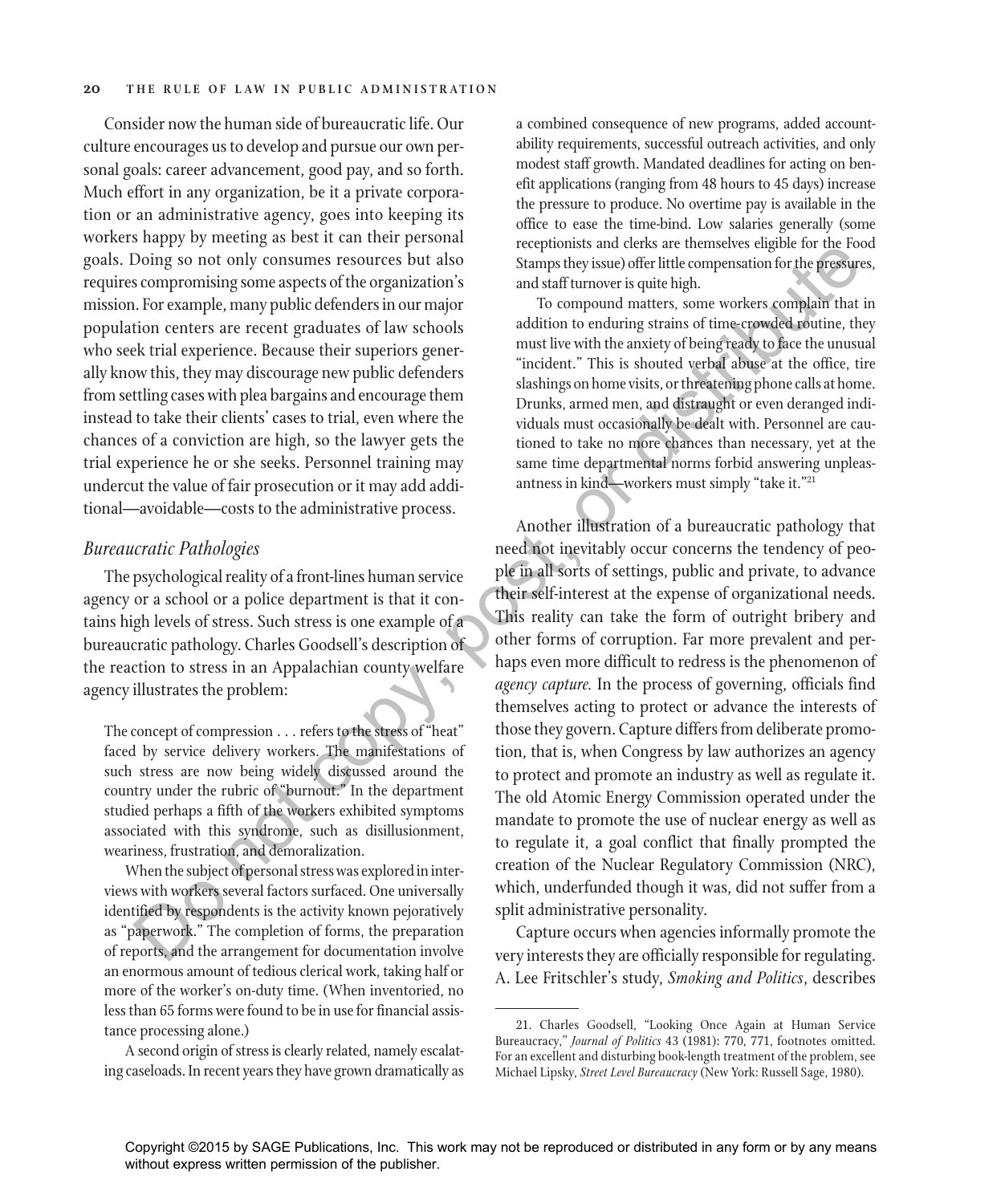why the FDA did not follow through on the Surgeon General's determination that smoking correlated with a variety of illnesses.

The Food and Drug Administration, the agency that the surgeon general suggested as the proper regulator of warning requirements, had demonstrated even less interest in the smoking and health issue than its sister agency, the PHS [Public Health Service]. The FDA's reluctance is due, according to Senator Neuberger's book, *Smoke Screen: Tobacco and the Public Welfare*, to a late Victorian episode in congressional politics. She claims that the item "tobacco" appeared in the 1890 edition of the *U.S. Pharmacopoeia*, an official listing of drugs published by the government. It did not appear in the 1905 or later editions, according to the senator, because the removal of tobacco from the *Pharmacopoeia* was the price that had to be paid to get the support of tobacco state legislators for the Food and Drug Act of 1906. The elimination of the word tobacco automatically removed the leaf from FDA supervision.

The FDA was given what appeared to be another opportunity to concern itself with cigarette smoking when the Hazardous Substances Labeling Act was passed in 1960. It empowered the FDA to control the sale of substances which, among other things, had the capacity to produce illness to man through inhalation. Secretary Celebrezze suggested in a letter to the Senate that the act could be interpreted to cover cigarettes as "hazardous substances." In what had become characteristic behavior of HEW, however, the secretary went on to argue that it would be better to wait and let Congress amend the act to make it more explicit and thereby avoid controversy. Subsequently, Congress rejected such an amendment.

The reluctance of the FDA could be traced to still other factors. During the early 1960s, the agency was having serious problems of its own. It suffered through some devastating investigations conducted by late Senator Estes Kefauver (D.-Tennessee). The hearings dealt with the pricing practices, safety, and monopoly aspects of the drug industry. One of the alarming revelations to emerge from the hearings was the extent to which the FDA was dominated and supported by that sector of the business community it was supposed to regulate, i.e., drug manufacturers and distributors. In what might have been simple reflex action, the FDA found it easier to keep quiet and follow Secretary Celebrezze's lead to continue to protect its good standing in the business community. The FDA found it expedient to ignore the cigarette health issue even though scientific

indictments mounted in the early 1960s and other agencies began to take some action.<sup>22</sup>

Fritschler's fascinating study contrasts the FDA's refusal to tackle the tobacco health hazard with the willingness of the FTC to do so. It is remarkable how the differences in the effectiveness of agencies, including their susceptibility to capture, depend on the unique and often idiosyncratic combination of political forces, personalities, and leadership that characterize different agencies. In 1990 President George H. W. Bush appointed Dr. David Kessler, who held both a law degree and an M.D., to head the Food and Drug Administration. When Kessler retired in late 1996, he was praised for "revitalizing a moribund agency." Even though the FDA's efforts to regulate tobacco products were effectively halted by the Supreme Court in *FDA v. Brown and Williamson Tobacco Inc.,* 529 U.S. 120 (2000; see case on p. 113), Kessler's aggressive move to initiate regulating tobacco products as a drug was a critical step in the dramatic collapse of the tobacco industry's political defense against public regulation in the last half of the 1990s. Kessler's revitalized FDA also took on misleading food labels and accelerated the process of approving new drugs and medical devices. He inevitably made a number of political enemies.23 To repeat a point made earlier, agencies may employ professional experts and Congress may label them "independent," but they are all deeply enmeshed in the political process. requires with distribute between the simulation of the simulation of the effectiveness of agentics, including the<br>proposition of the publisher and the publisher and the publisher. Do not<br>the publisher and the publisher of

A recent position taken by the EPA on the issue of global warming provides yet another stark view of expertise deeply enmeshed in politics. The *New York Times* reported that during 2002 and 2003, Philip Cooney, the Chief of Staff to President George W. Bush's Council on Environmental Quality, altered or rewrote reports by federal agencies on various aspects of climate change, so that the reports reflected greater uncertainty in the scientific community about global warming than the studies in fact showed. Even more interesting was the fact that Mr. Cooney had been a former lobbyist for the American

<sup>22.</sup> A. Lee Fritschler, *Smoking and Politics*, 2nd ed. (Englewood Cliffs, NJ: Prentice-Hall, 1975), 34–35.

<sup>23. &</sup>quot;FDA Commissioner Is Resigning after Six Hectic Years in Office," *New York Times*, November 26, 1996.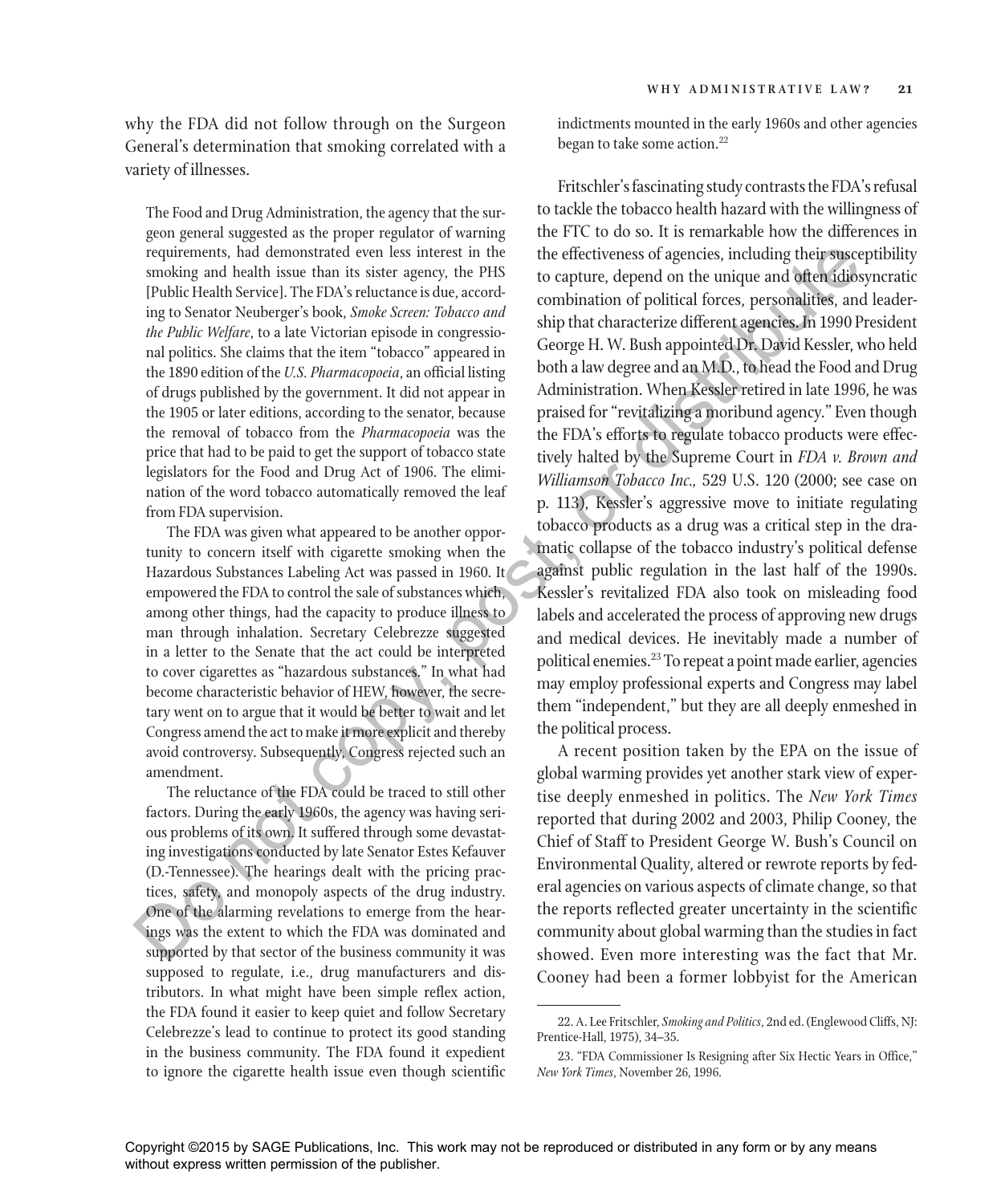Petroleum Institute and that, upon resigning after these revelations, he was immediately hired by Exxon Mobil.<sup>24</sup>

#### **SETTING THE STAGE FOR THE STUDY OF** ADMINISTRATIVE LAW

This chapter has emphasized the tremendous scope and power of administrative agencies of government. These agencies combine legislative, executive, and judicial functions. We ask for and expect extraordinary accomplishments from government. We expect it to protect our personal safety. Obviously police and other law enforcement agencies do that, but so does the national defense establishment, the biggest single consumer of citizens' tax dollars. So does the Environmental Protection Agency, the Federal Aviation Agency (FAA), and the Occupational Safety and Health Administration. We expect government to assure social and economic justice, to protect small businesses from domination by larger ones, and to protect consumers, for whom the costs of gathering information are very high, against the tendency of businesses large and small to provide misleading information about their products. We expect welfare agencies to provide for the poor. We expect the Internal Revenue Service and state and local tax boards to collect tax money fairly. We expect the Federal Communications Commission (FCC) to fairly allocate the limited number of bands in the spectrum of receivable radio waves. We expect the National Science Foundation (NSF) to promote the acquisition of knowledge and the National Endowment for the Humanities (NEH) to promote the liberal arts. And on and on. of administrative agencies of government. These interfections as well as the other superfield and the contents agent and the publisher. We as for and express we for an eigenvection of the publisher of the publisher of the

This chapter has also discussed certain potential and real imperfections in the administrative process. These failings, which we will look at more closely in the following chapters, fall roughly into four categories. First, agencies charged with protecting the general public by preventing certain monopolies from overcharging for their services have ended up promoting rather than regulating the same monopolies. Second, administrative decisions may be procedurally unfair. We will meet an FTC

chairman who gave speeches condemning a business while he sat in administrative judgment of that same business. Third, administration may be inefficient. And, fourth, we shall meet the beleaguered NRC, which, despite the best of intentions and the most efficient possible use of its resources, still scares some people because they fear it is ineffective.

These imperfections as well as the others mentioned in this section are all embedded in a deeper political and legal structure that you will increasingly come to know as you progress through this book. Agencies exist because, for a variety of reasons, legislatures delegate powers to administrative bodies for the purpose of creating and enforcing specific policies. However, if they choose to, politicians can retain considerable influence in the bureaucratic process. Policy is often forged by interest groups, agencies, and legislators within the so-called iron triangle of compromise. Agencies often act cautiously, as the FDA did in response to growing evidence of the dangers of smoking. And agencies jockey for position among themselves for both authority and secure funding from year to year. Thus it is a mistake to assume that "bureaucracy" is a monolith, immune from political or legal influence. The real problem may arise not because agencies are relatively unresponsive to public claims, but because some organized interest groups sometimes speak much louder than the public at large. You must judge by the end of this book the seriousness of the iron triangle's threat.

This chapter has opened up an immense terrain, but we do not want to lose sight of administrative law's big picture. So we conclude this chapter by returning to its beginning. We need administrative law to check regulatory government. It is a basic tenet of our political theory that perverse things can happen when government operations are hidden from public scrutiny. In the United States, law plays a key role in determining both the process and substance of government. The concept that government must operate within legal limits is the core of our Constitution itself, a document that structures and limits government and calls itself "the supreme law of the land." Administrative law matters because a system that adheres to the concept of the rule of law employs the courts and the constitutional and statutory principles courts enforce

<sup>24.</sup> Andrew C. Revkin, "Bush Aide Edited Climate Reports," *New York Times*, June 8, 2005; and Andrew C. Revkin, "Ex Bush Aide Who Edited Climate Reports to Join Exxon Mobil," *New York Times*, June 15, 2005.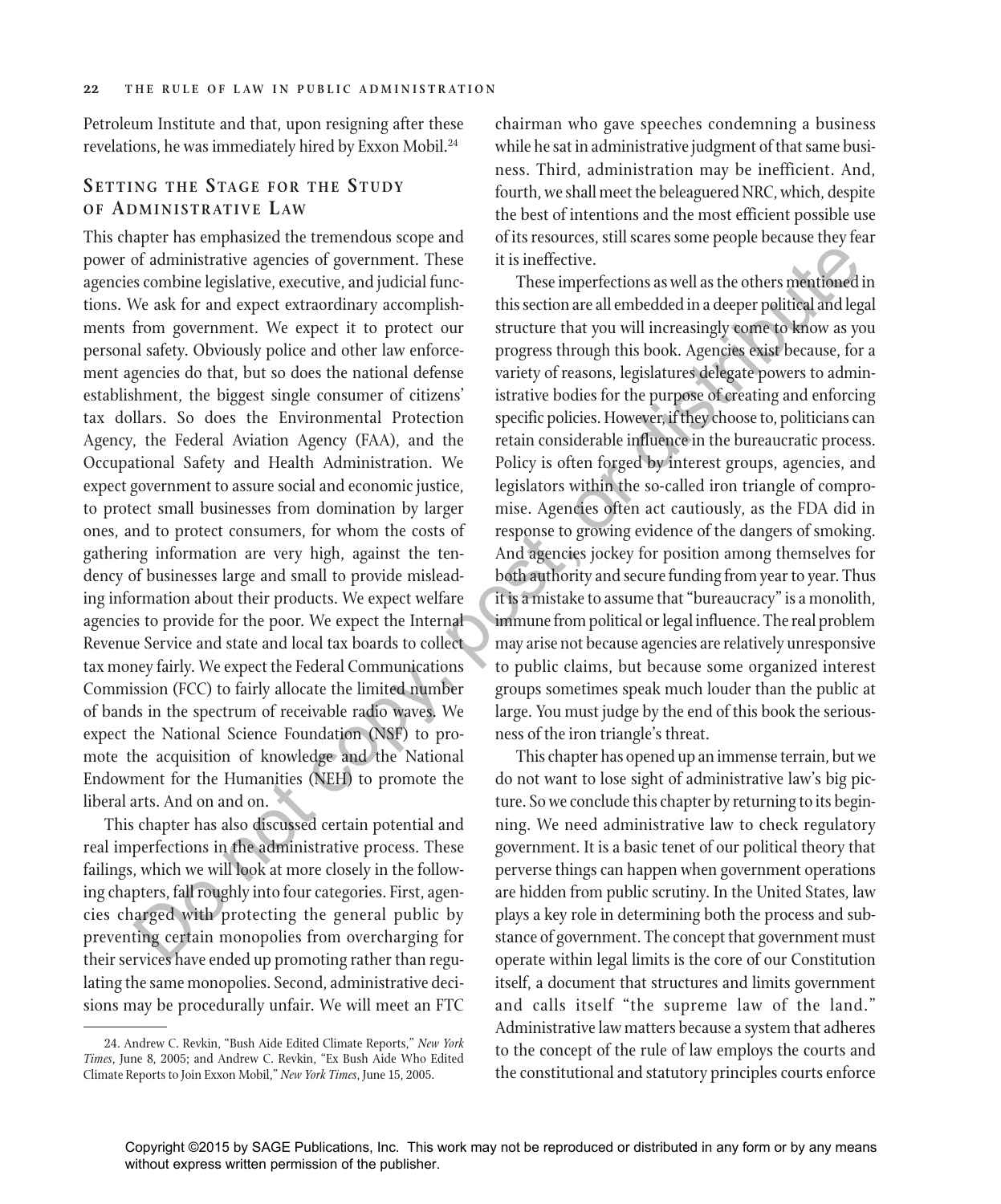to check the shortcomings of government. Administrative law is not the only mechanism we have for coping with the bureaucratic shortcomings this chapter has described, but it has become one of the most significant of those mechanisms.

This is why administrative law matters. Now the stage is set to introduce administrative law. Chapter 2 proceeds to explain more precisely what administrative law and the rule of law mean and how they operate.

## **EXERCISES AND QUESTIONS FOR FURTHER THOUGHT**

**1.** Shortly after his inauguration as president, Ronald Reagan sought to kill the Department of Energy's (DOE) proposed rules setting minimum standards for energy efficiency for home appliances, including air-conditioning units. One argument for doing so was that the free market would solve the problem, that is, that consumers would naturally buy the most efficient unit over the long run. But officials of the Carrier Corporation, a well-known manufacturer of air-conditioning systems, argued that every apartment house owner and every new home builder would have only an incentive to buy the lowest priced unit regardless of operating costs because the tenants or buyers, not the owners or builders, would pay the energy bills. What potential weakness in the free market system discussed above does this illustrate? What self-interested reasons might a corporation like Carrier have for supporting these rules? See "A Tale of Regulation," *Newsweek,*  March 2, 1981, p. 31. **EXERCISES AND QUESTIONS FOR FURTHER THOUGHY<br>
1. Small bestom sought to kill the Department of origin computed rate consider the publisher in the publisher of the publisher of the publisher in the state of the publisher o** 

**2.** Reflect on the nature of political power. What do the powerful have that the less powerful lack? It is often said that the most powerful are those who possess the most political resources. These resources include the capacity to use superior physical force on others, the capacity to coerce others, high status, legitimacy, prestige, money, and finally, information. In terms of this power model, what qualities of "acting in the name of the law" empower otherwise weak people and interests?

**3.** What justifications for robust administrative regulation does the following story support?

According to the *New York Times* (February 2, 2008) the Humane Society, a nongovernmental organization (NGO), sued the U.S. Agriculture Department contending that it created a "loophole" in violation of its own procedural requirements that gave the beef industry financial incentives to permit potentially sick cows into the food supply. As evidence, the Humane Society cited a widely publicized undercover videotape of workers at the Westland/Hallmark Meat Company in Chino, California, abusing cows that appeared unable to walk. The lawyers for the Humane Society said that when the agency relaxed the ban, it "did so without really telling people that that's what they were going to do and without explaining how this complies with their obligation to protect consumers and ensure humane treatment."

**4.** This chapter has stressed the linkage between monopolistic power and the growth of government, but you should not neglect the reality that the profit motive in business leads some people, in both competitive and noncompetitive businesses, to cheat. How, for example, should government respond, if it all, to the case of the "University of Central Arizona," a two-person mailorder house selling doctoral degree certificates to anyone who wanted to buy one? Is it significant that some people, especially in public education, increase their potential for job advancement if they can claim a graduate degree?

Or take the problem of the fraudulent sale of over-the-counter dietary supplements. Suppose I package a mixture of sugar and cornstarch dyed green in a capsule, and sell it as a valuable aid to reducing cholesterol levels in the blood. Can we count on an unregulated private market to discover such a fraud? Note that the fraud does not merely take a few dollars from someone under false pretenses. The consumer may forgo using a product that would actually improve health by lowering blood cholesterol.